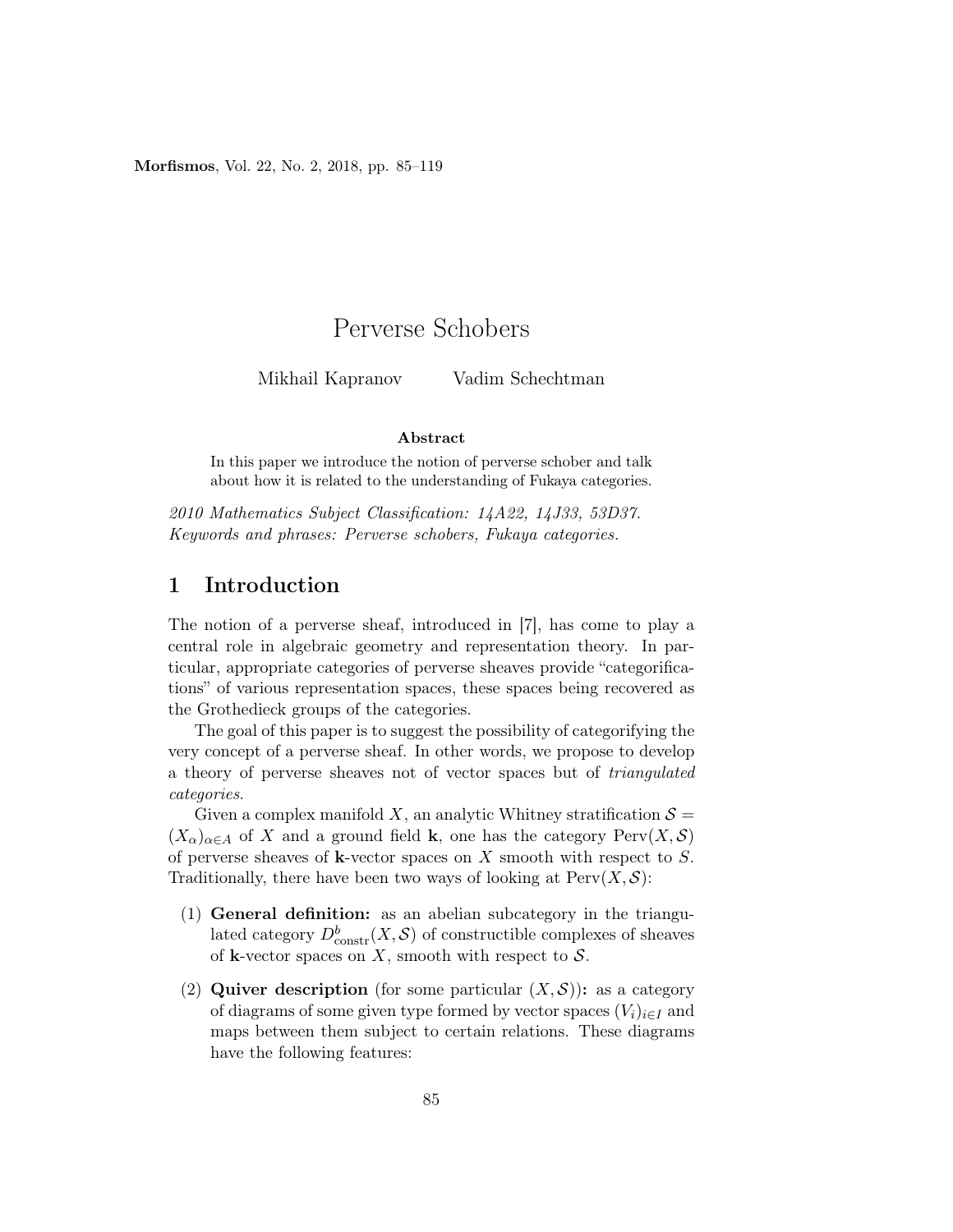- (2a) Arrows come in pairs  $V_i \rightleftharpoons V_j$  having the same ends but opposite directions. This reflects the (Verdier) self-duality of  $Perv(X, S)$ .
- (2b) In most cases, the relations contain 2 or 3 summands, with coefficients  $\pm 1$ .

So far, there is no obvious direct way to categorify the approach (1) since it is not clear what are complexes of triangulated categories.

On the other hand, we observe that the features (2a) and (2b) are of the kind that immediately suggest a categorical generalization. We can replace vector spaces  $V_i$  by triangulated categories  $V_i$  and arrows by exact functors. The pairs of opposite arrows in (2a) can be interpreted as adjoint pairs of functors, 2-term relations as isomorphisms of functors and 3-term ones as exact triangles in appropriate functor categories (see Appendix for the precise framework in which these make sense). By forming Grothendieck groups  $V_i = K_0(\mathcal{V}_i) \otimes \mathbf{k}^1$  of such a diagram of categories, one would then obtain a quiver in the original sense, i.e., a perverse sheaf. The idea that the cone can be seen as a categorical analog of the difference, lies, of course, at the very foundations of algebraic Ktheory, especially in the Waldhausen approach.

This strongly suggests that there should be meaningful objects which can be understood as "perverse sheaves of triangulated categories" and which give usual perverse sheaves by passing to the Grothendieck groups. We propose to call such hypothetical objects perverse Schobers (or, sometimes, for brevity, simply *Schobers*), using the German analog<sup>2</sup> of the English word "stack" which would be the correct (but overused) term for speaking of "sheaves of categories".

In this paper we work out several basic examples of quiver descriptions of perverse sheaves and define, in an ad hoc way, what should be the perverse Schobers in these situations. In the simplest case, we propose, in §2, to identify perverse Schobers on a disk with one allowed singular point, with *spherical functors* of [1][4].

For a disk with several allowed singular points we propose, in §3, a definition in terms of certain diagrams of spherical functors, and explain the invariance properties of such a definition. Among other things, we reformulate the classical Picard-Lefschetz formula as a general statement

<sup>&</sup>lt;sup>1</sup> or apply any other functor from the category of triangulated categories to **k**vector spaces, for example, the higher Quillen  $K$ -theory, or Hochschild cohomology

<sup>&</sup>lt;sup>2</sup>A literal Russian analog would be the word cror. We learned the term "Schober" from W. Soergel.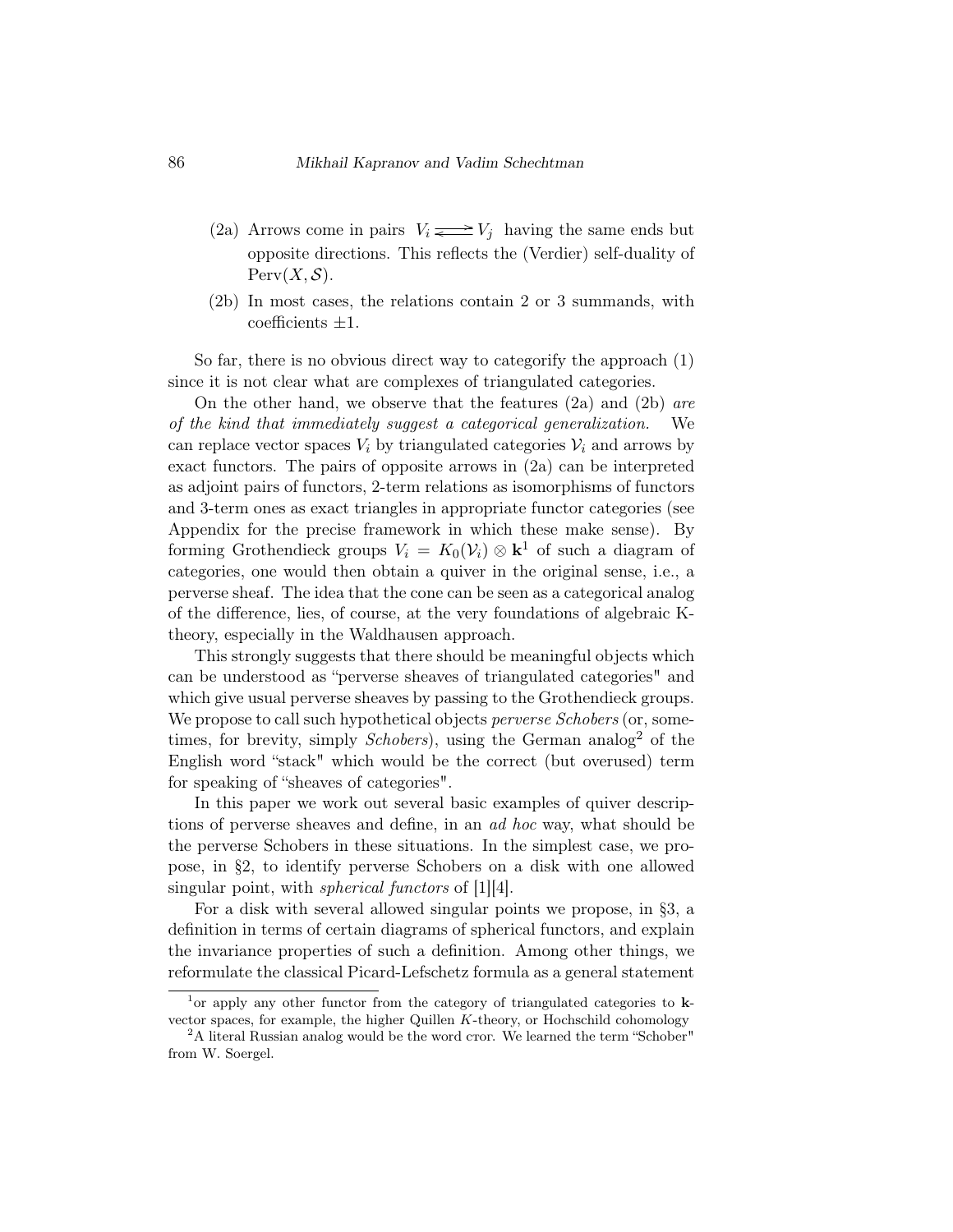about perverse sheaves on a disk, and then lift it to a distinguished triangle associated to a perverse Schober and a certain configuration of paths. Such "Picard-Lefschetz triangles" should therefore be considered as fundamental features of perverse Schobers. It is natural to expect analogous features in the case  $\dim(X) > 1$  and even consider them as "codimension 1 data" of a perverse Schober.

A series of examples of spherical functors is provided by representation theory. More precisely, for a reductive group  $G$  we have spherical functors acting in the derived category of sheaves on  $G/B$  and satisfying the relations of the corresponding braid group  $Br(\mathfrak{g})$ . In §5 we review these examples and suggest a conjectural interpretation in terms of perverse Schobers on  $\mathfrak{h}/W$ .

Most of the known quiver descriptions of  $Perv(X, \mathcal{S})$  can be obtained using a choice of "cuts" which are certain totally real subvarieties  $K \subset X$ (of real dimension equal to dim<sub>C</sub> X). In §6 we summarize the features of such cuts and note that Lagrangian varieties, used in constructing Fukaya categories [18][34], provide a reasonable class of candidates for cuts. One can therefore expect Fukaya-categorical constructions to have a bearing on the problem of classification of perverse sheaves.

Additionally, we discuss the idea of defining "Fukaya categories with coefficients". This idea was proposed by M. Kontsevich in order to study the usual Fukaya category of a manifold by fibering it over a manifold of smaller dimension. We suggest that perverse Schobers should be considered as the right "coefficient data" for such a definition, just like sheaves are natural coefficient data for defining cohomology.

We would like to thank A. Bondal, V. Ezhov, M. Finkelberg, D. Nadler, P. Schapira, W. Soergel, Y. Soibelman and B. Toën for useful discussions and correspondence. V.S. is grateful to the Kavli IPMU for hospitality and support during the visits when this paper was finished. The work of M. K. was supported by World Premier International Research Center Initiative (WPI Initiative), MEXT, Japan.

## 2 Perverse Schobers on a disk: spherical functors

A. Disk with one marked point. Let  $\Delta$  be the unit disk in  $\mathbb C$ and Perv( $\Delta$ , 0) be the category of perverse sheaves on  $\Delta$  with the only possible singularity at 0. The most iconic example of a quiver description of perverse sheaves is the following classical statement [6] [19].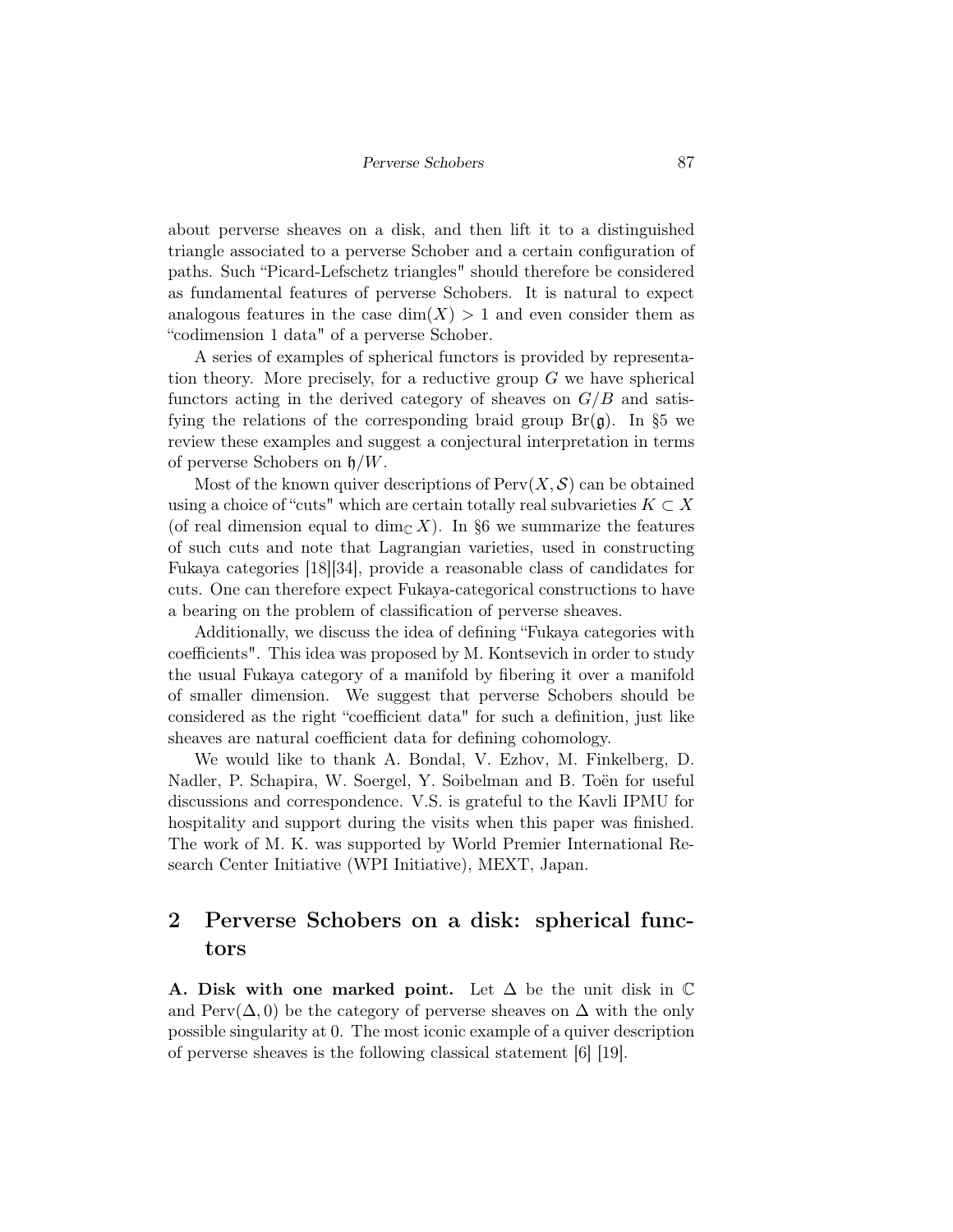**Theorem 2.1.** Perv $(\Delta, 0)$  is equivalent to the category  $\mathcal{P}_1$  of quadruples  $(\Phi, \Psi, u, v)$  where  $\Phi, \Psi \in \text{Vect}_k$  and

$$
\Phi \xrightarrow{v} \Psi
$$

are linear maps such that

(2) 
$$
T_{\Psi} := \text{Id}_{\Psi} - vu \text{ is an isomorphism.}
$$

**Exercise 2.2.** Show that  $T_{\Psi}$  is an isomorphism iff  $T_{\Phi}$  : Id<sub> $\Phi$ </sub> – uv is an isomorphism.



Figure 1: Defining  $\Phi$  and  $\Psi$  topologically.

One way of constructing an explicit equivalence is as follows [19]. Choose a base point  $b$  on the boundary of  $\Delta$  and connect it with 0 by a simple arc K, see Fig. 1. Then to  $\mathcal{F} \in \text{Perv}(\Delta, 0)$  we associate the spaces

$$
\Phi(\mathcal{F}) := \mathbb{H}_K^1(\mathcal{F})_0 \simeq \mathbb{H}_K^1(\Delta, \mathcal{F}) \quad \text{(vanishing cycles)},
$$
  

$$
\Psi(\mathcal{F}) := \mathcal{F}_b \simeq \mathbb{H}_K^1(\mathcal{F})_b \quad \text{(nearby cycles)}.
$$

(We recall that  $\mathcal{F}|_{\Delta-\{0\}}$  is a local system in degree 0). The map  $v = v_{\mathcal{F}}$ is the generalization map [20][15] for the constructible sheaf  $\mathbb{H}_K^1(\mathcal{F})$  on  $K$ , and  $u$  is the composition

(3) 
$$
\mathcal{F}_b \xrightarrow{\text{contrerclockwise}} H^0(\Delta - K, \mathcal{F}) \xrightarrow{\delta} \mathbb{H}^1_K(\Delta, \mathcal{F}).
$$

Remark 2.3. Further, we have the following elementary statements which we recall here as indicative of a certain pattern.

$$
(1) \mathop{ \mathbb{H}}\nolimits^i_K(\mathcal{F}) = 0 \ \ \text{for} \ \ i \neq 1.
$$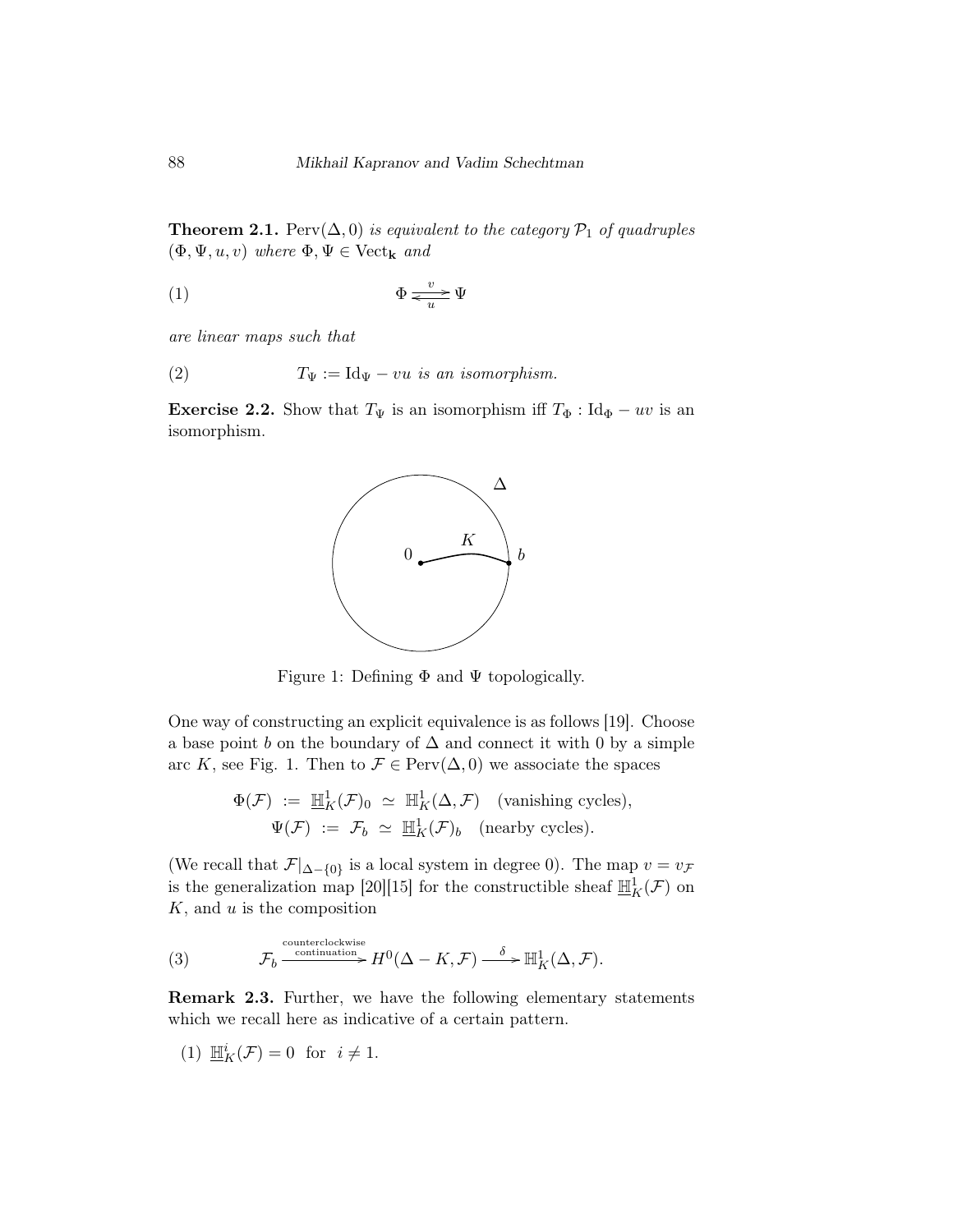- (2) The sheaf  $\mathcal{R}(\mathcal{F}) = \mathbb{H}^1_K(\mathcal{F})$  on K is constant on  $K \{0\}$  so it has only two essentially different stalks  $\mathcal{R}(\mathcal{F})_0 = \Phi(\mathcal{F})$  and  $\mathcal{R}(\mathcal{F})_b =$  $\Psi(\mathcal{F})$ .
- (3) Each of the two stalks, considered as a functor  $Perv(\Delta, 0) \rightarrow$  $Vect_{\mathbf{k}}$ , is an exact functor which takes Verdier duality to vector space duality.
- (4) The map  $u = u_{\mathcal{F}}$  is the dual  $u_{\mathcal{F}} = (v_{\mathcal{F}^*})^*$ .

B. Spherical functors. As a natural categorical analog of the data (1)- (2) we would like to suggest the following remarkable concept introduced by R. Anno [1].

Definition 2.4. Let

$$
S:\mathcal{D}_0\longrightarrow\mathcal{D}_1
$$

be an exact functor between triangulated categories (see Appendix for conventions). Assume that  $S$  admits a left adjoint  $L$  and a right adjoint R, so that we have the unit and counit natural transformations

$$
SR \Rightarrow \text{Id}_{\mathcal{D}_1}, \quad LS \Rightarrow \text{Id}_{\mathcal{D}_0},
$$
  
Id $\mathcal{D}_0 \Rightarrow RS, \quad \text{Id}_{\mathcal{D}_1} \Rightarrow SL,$ 

whose cones will be denoted by

$$
T_1 = \text{Cone}\{SR \Rightarrow \text{Id}_{\mathcal{D}_1}\},
$$
  
\n
$$
T'_1 = \text{Cone}\{\text{Id}_{\mathcal{D}_1} \Rightarrow SL\}[-1] \text{ (the twist functors)},
$$
  
\n
$$
T_0 = \text{Cone}\{\text{Id}_{\mathcal{D}_0} \Rightarrow RS\}[-1],
$$
  
\n
$$
T'_0 = \text{Cone}\{LS \Rightarrow \text{Id}_{\mathcal{D}_0}\} \text{ (the cotwist functors)}.
$$

We call  $S$  a *spherical functor*, if:

- (SF1)  $T_1$  is an equivalence.
- (SF2) The composition  $R \to RSL \to T_0L[1]$  is an isomorphism. In other words, composition with  $T_0$  identifies  $R$  and  $L$ .
- In this case  $T_1'$  is quasi-inverse to  $T_1$  and  $T_0'$  is quasi-inverse to  $T_0$ .

More precisely, each of the pairs of adjoint functors

(4) 
$$
\mathcal{D}_0 \xrightarrow[k]{S} \mathcal{D}_1 , \quad \mathcal{D}_1 \xrightarrow[k]{S} \mathcal{D}_0
$$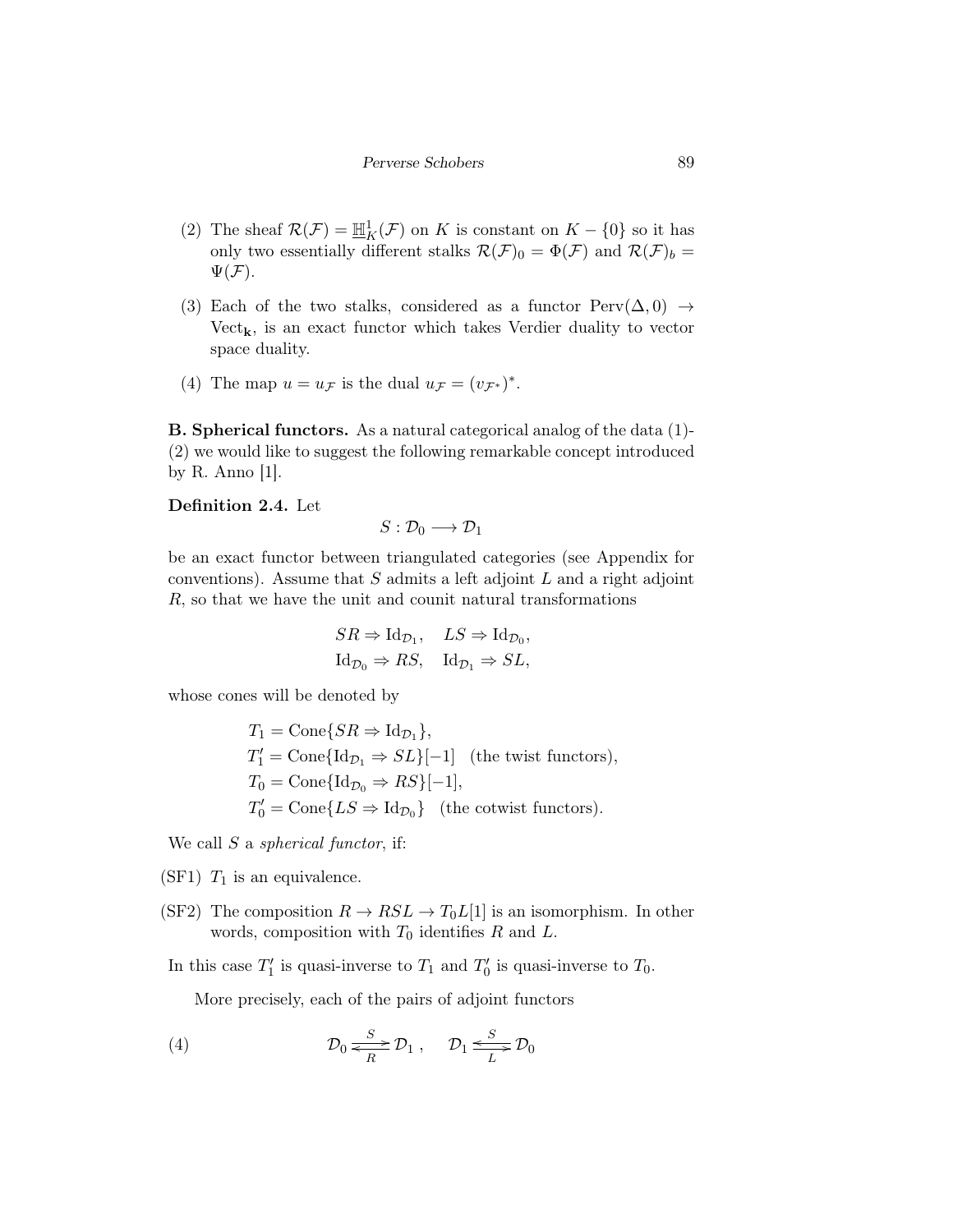can be regarded as an analog of (1). Further, (SF1) is an analog of (2), the adjunction unit allowing us to take the "categorical difference", i.e., the cone. Further still, the categorical analog of Exercise 2.2 can be found in the following result of Anno and Logvinenko [4].

Theorem 2.5. In addition to (SF1) and (SF2) consider the following two conditions:

 $(SF3)$   $T_0$  is an equivalence.

 $(SF4)$  The composition  $LT_1[-1] \rightarrow LSR \rightarrow R$  is an isomoprhism.

Then, any two of the conditions (SF1)-(SF4) imply the other two.

So we can consider a diagram (4), i.e., the data of a spherical functor, as the data defining a "perverse Schober" over  $(\Delta, 0)$ . By passing to  $K_0$ (or to any  $K_i$ , or to any homological functor, Hochschild homology for example) we get a perverse sheaf over  $(\Delta, 0)$ .

B. Examples of spherical functors. We now give some examples, to be used later.

**Example 2.6.** Let  $\mathbb{S}^d$  be the *d*-dimensional sphere and  $q : \mathbb{S}^d \to \text{pt}$  be the projection. We then have the functor

$$
\mathcal{D}_0 := D^b(\text{Vect}) = D^b(\text{pt}) \stackrel{S = q^{-1}}{\longrightarrow} D^b(\mathbb{S}^d) =: \mathcal{D}_1
$$

with right adjoint  $R = Rq_*$  and left adjoint  $L \simeq Rq_*[-d]$ . The second adjunction is the Poincaré duality. Formaly, it comes from the adjoint pair  $(Rq_1, q_1)$  by noticing that  $q_1 \simeq q_1^{-1}[d]$  (since q is smooth orientable of relative dimension d) and that  $Rq_1 = Rq^*$  (since q is proper), see [25] for background. More intrinsically,  $L$  is canonically identified with the tensor product of  $Rq_*[-d]$  and  $H^d(\mathbb{S}^d, \mathbf{k})$ , the 1-dimensional k-vector space spanned by global orientations of  $\mathbb{S}^d$ .

**Proposition 2.7.** (a) S is a spherical functor.

(b) More generally, for any  $\mathbb{S}^d$ -fibration  $q: Z \to Y$  of CW-complexes, the functor

$$
\mathcal{D}_0 := D^b(Y) \stackrel{S = q^{-1}}{\longrightarrow} D^b(Z) =: \mathcal{D}_1
$$

is a spherical functor.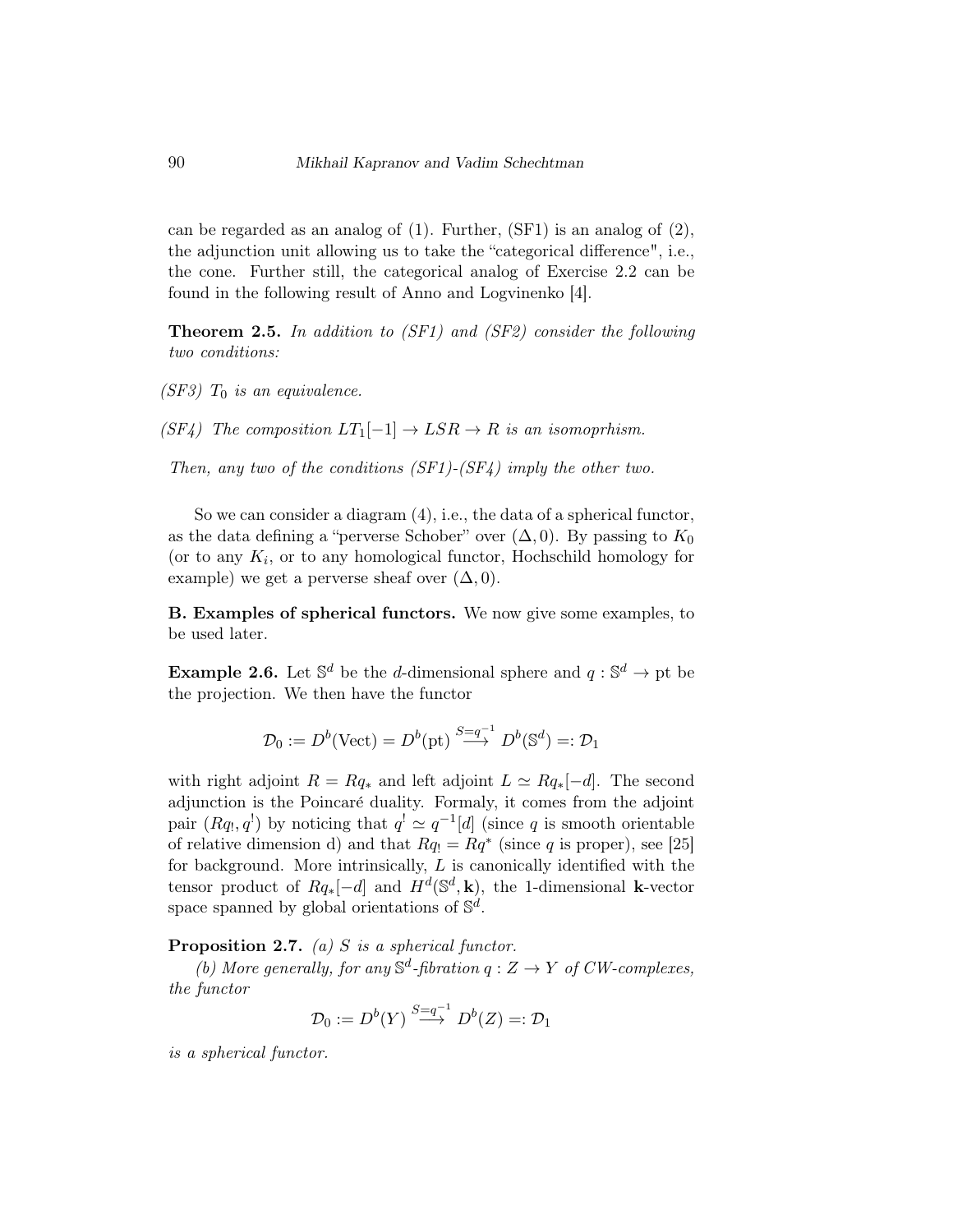Perverse Schobers 91

Proof: We prove (a), since (b), being a relative version, is proved in the same way.

The functor  $T_1 = \text{Cone}\lbrace SR \Rightarrow \text{Id}_{\mathcal{D}_1} \rbrace$  is the endomorphism of  $D^b(S^d)$ defined as follows. Let

$$
U = (\mathbb{S}^d \times \mathbb{S}^d) - \Delta \stackrel{j}{\hookrightarrow} \mathbb{S}^d \times \mathbb{S}^d
$$

be the embedding of the complement of the diagonal,  $\pi_1, \pi_2 : \mathbb{S}^d \times \mathbb{S}^d \to$  $\mathbb{S}^d$  be the projections and  $p_1, p_2 : U \to \mathbb{S}^d$  be their restrictions to U. Then

$$
T_1(\mathcal{F}) = Rp_{2!}(p_1^*\mathcal{F}),
$$

a formula remindful of the Fourier-Sato transform relating sheaves on dual spheres [32]. To see this, we write the functor in the RHS in terms of a "kernel", as

$$
R\pi_{2*}((\pi_1^* \mathcal{F}) \otimes_{\mathbf{k}} \mathcal{K}), \quad \mathcal{K} = j_! \underline{\mathbf{k}}_U[1] \in D^b(\mathbb{S}^d \times \mathbb{S}^d)
$$

and note the exact sequence

$$
0 \to \mathcal{K}[-1] \longrightarrow \underline{\mathbf{k}}_{\mathbb{S}^d \times \mathbb{S}^d} \longrightarrow \underline{\mathbf{k}}_{\Delta} \to 0,
$$

in which  $\underline{\mathbf{k}}_{\mathbb{S}^d \times \mathbb{S}^d}$  is the kernel for  $SR$  while  $\underline{\mathbf{k}}_{\Delta}$  is the kernel for  $\text{Id}_{\mathcal{D}_1}$ .

The twist  $T_1' = \text{Cone} \{\text{Id}_{\mathcal{D}_1} \Rightarrow SL\}[-1]$  can be found explicitly as

$$
T'_{1}(\mathcal{F})=Rp_{2*}(p_{2}^{*}\mathcal{F}))[-1]=R\pi_{2*}((\pi_{1}^{*}\mathcal{F})\otimes_{\mathbf{k}}\mathcal{K}'),\quad \mathcal{K}'=Rj_{*}\mathbf{k}_{U}[-1].
$$

Now, the condition (SF1), i.e., the fact that  $T_1$  and  $T'_1$  are quasi-inverse to each other, can be established directly by finding the "composition" of the kernels  $K$  and  $K'$ 

$$
\mathcal{K} * \mathcal{K}' = R\pi_{13*}(\pi_{12}^{-1}\mathcal{K} \otimes_{\mathbf{k}} \pi_{23}^{-1}\mathcal{K}'), \quad \pi_{ij} : \mathbb{S}^d \times \mathbb{S}^d \times \mathbb{S}^d \to \mathbb{S}^d \times \mathbb{S}^d,
$$

and showing that both  $\mathcal{K} * \mathcal{K}'$  and  $\mathcal{K}' * \mathcal{K}$  are isomorphic to  $\underline{\mathbf{k}}_{\Delta}$  in degree 0. This amounts to the fact that for distinct points  $x, y \in \mathbb{S}^d$  we have

$$
H^{\bullet}\left(\mathbb{S}^d - \{x\}, j_!(\underline{\mathbf{k}}_{\mathbb{S}^d - \{x,y\}})\right) = 0,
$$

while for  $x = y$  we have  $H^{\bullet}(\mathbb{S}^d - \{x\}) = \mathbf{k}$  and  $H^{\bullet}_c(\mathbb{S}^d - \{x\}) = \mathbf{k}[-d]$ .

Further, the cotwist  $T_0$  is the shift by  $(-d)$  tensored with  $H^d(\mathbb{S}^d, \mathbf{k}),$ the 1-dimensional vector space of orientations of  $\mathbb{S}^d$ . So it is an equivalence and (SF2) is also satisfied. $\Box$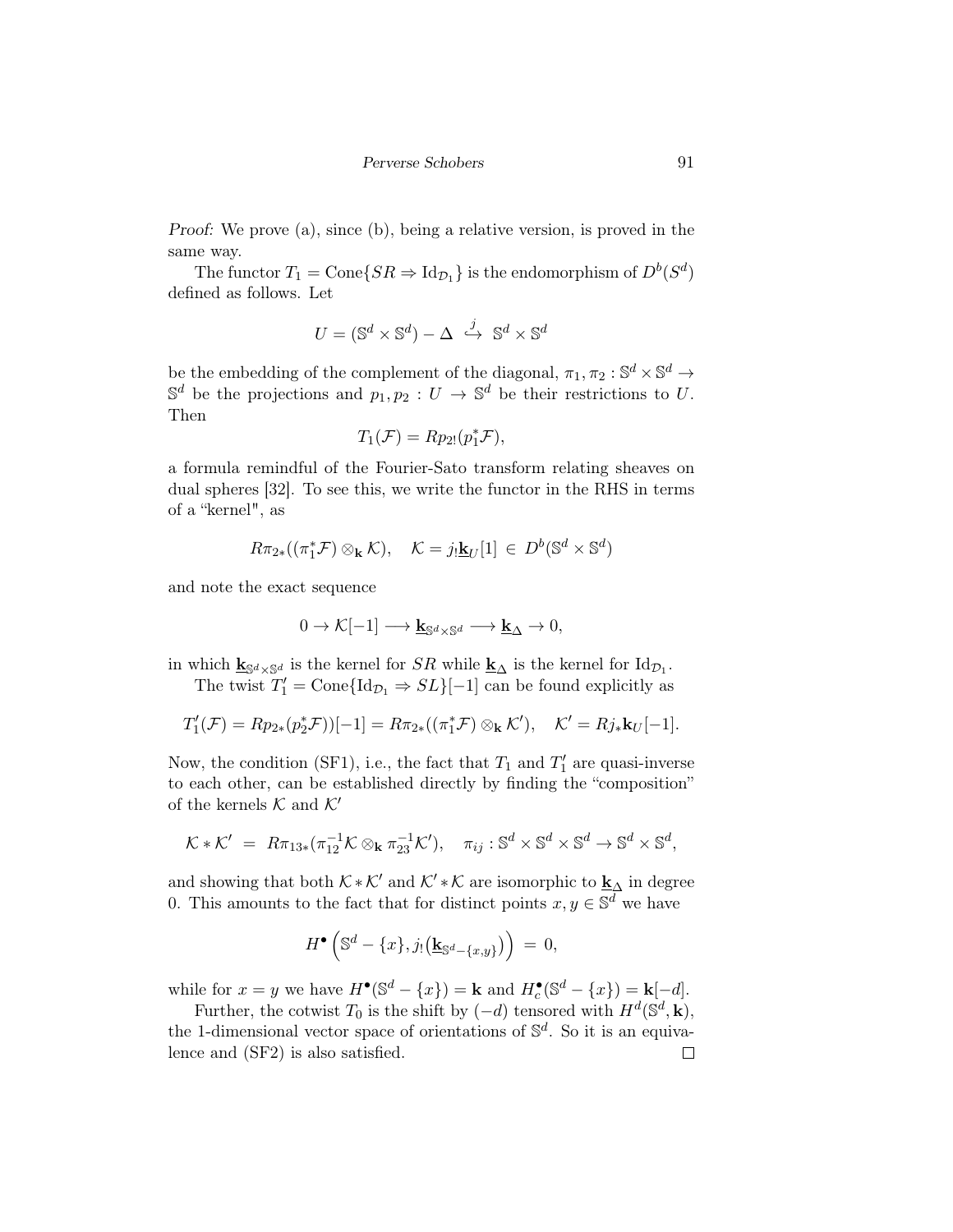**Example 2.8.** Note the particular case  $d = 2$ , when  $\mathbb{S}^2 = \mathbb{CP}^1$ . Proposition 2.7 implies that for any  $\mathbb{P}^1$ -fibration  $q: Z \to Y$  of complex algebraic varieties,  $q^{-1}: D^b(Y) \to D^b(Z)$  is a spherical functor. Another class of examples is provided by quaternionic geometry, since  $\mathbb{HP}^1 = \mathbb{S}^4$ .

Let us now mention some "coherent" examples.

**Example 2.9.** Recall that an *n*-dimensional smooth projective variety Z over  $\bf{k}$  is called *Calabi-Yau* (in the strict sense), if

$$
H^{i}(Z, \mathcal{O}_{Z}) = \begin{cases} \mathbf{k}, & \text{if } i = 0, \text{ or } i = n, \\ 0, & \text{otherwise.} \end{cases}
$$

Let X be a smooth algebraic variety over **k**, and  $q: Z \to X$  be a smooth proper family of Calabi-Yau manifolds. Then the pullback functor  $q^*$ :  $D^b_{\rm coh}(X) \to D^b_{\rm coh}(Z)$  is a spherical functor. The proof is similar to that of Proposition 2.7.

Example 2.10. ([1]) Consider a diagram

$$
Y \xleftarrow{\rho} D \xrightarrow{i} X
$$

of smooth complex varieties  $X, D, Y$ , where  $\rho$  is a  $\mathbb{P}^1$ -bundle and i an embedding of a divisor. We then have a diagram of adjoint functors

$$
\mathcal{D}_0:=D^b_{\mathrm{coh}}(Y)\ \overset{\underset{K=-\rho_* i^*}{\overset{S=i_\ast \rho^*}{\longleftrightarrow}}}\ \ D^b_{\mathrm{coh}}(X)
$$

and  $R = T_0L$  where  $T_0 = \text{Cone} \{\text{Id}_{\mathcal{D}_0} \Rightarrow RS\}.$ 

**Lemma 2.11.** (R. Anno, [1]). S is spherical iff the intersection index of D with a generic fiber of  $\rho$  is  $(-2)$ .  $\Box$ 

Example 2.12. A particular case of Example 2.10 and Lemma 2.11 is obtained for

$$
Y = \text{pt} \xleftarrow{\rho} D = \mathbb{P}^1 \xrightarrow{i} X = T^* \mathbb{P}^1
$$

The corresponding spherical functor can be seen as a "quasi-classical approximation" to that in Example 2.8.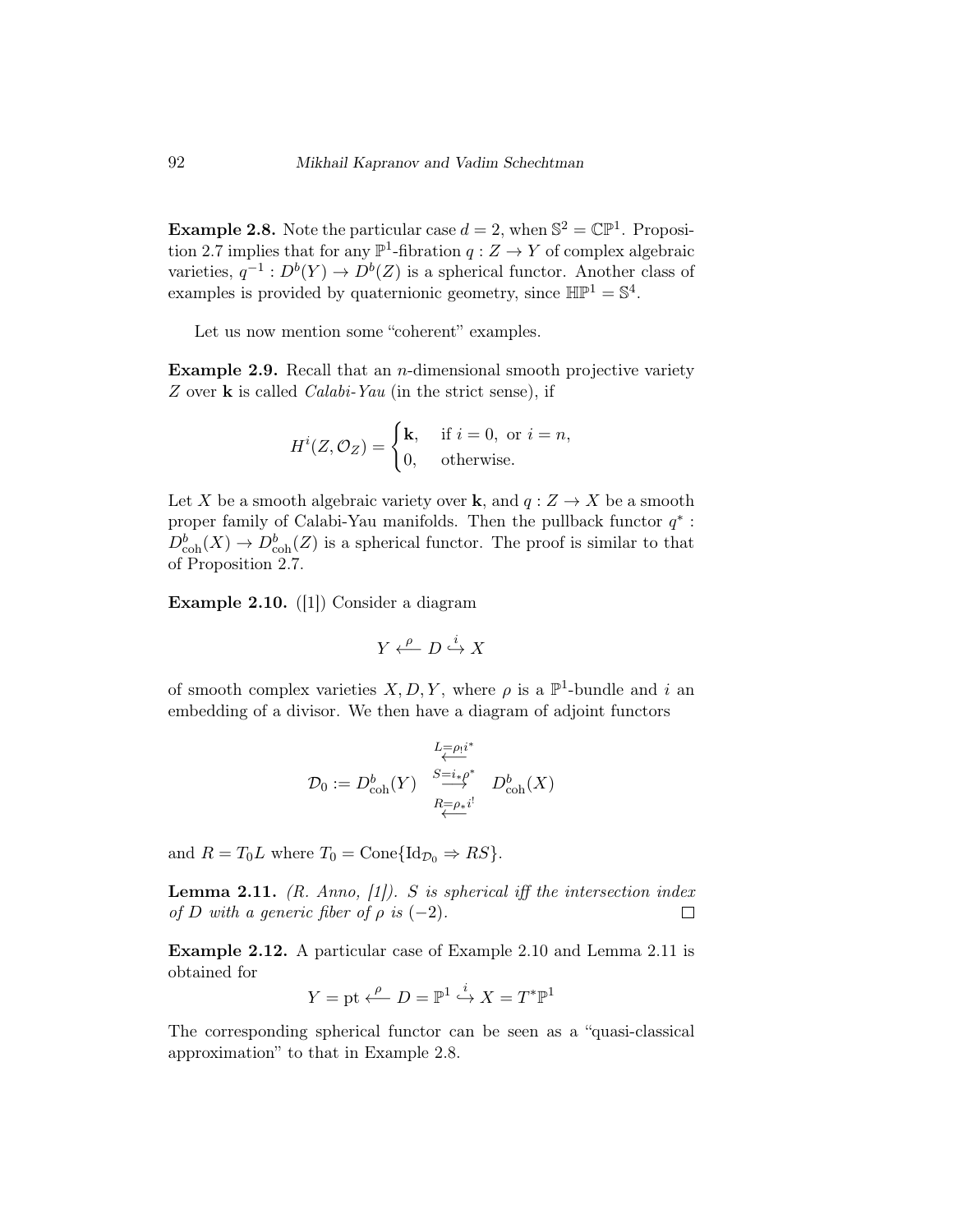Remark 2.13. In more precise terms, for a complex algebraic manifold Z, the coherent derived category  $D_{\rm coh}^b(T^*Z)$  can be thought of as a quasi-classical approximation to the derived category  $D<sup>b</sup>(Z)$  of arbitrary sheaves on  $Z$ . Indeed, passing to solutions of  $D$ -modules gives a functor between derived categories in the first line of the following table (a functor that restricts to the Riemann-Hilbert equivalence between constructible and holonomic regular derived categories). It can be compared with the second line which is an instance of Serre's theorem for the affine morphism  $p: T^*Z \to Z$ .

| (Arbitrary) sheaves on $Z$ | Coherent $\mathcal{D}_Z$ -modules on Z                        |
|----------------------------|---------------------------------------------------------------|
| Coherent sheaves on $T^*Z$ | Coherent $p_*\mathcal{O}_{T^*Z} = \text{gr}(\mathcal{D}_Z)$ - |
|                            | modules on $Z$                                                |

Note that the functor  $S = q^{-1}$  on sheaf-theoretic derived categories in Example 2.8 matches, after being interpreted in terms of  $D$ -modules and passing to the associated graded, the functor  $S = i_*\rho^*$  on coherent derived categories in Example 2.12.

### 3 Disk with several marked points

A. Quiver description of perverse sheaves. Let  $B = \{b_1, \dots, b_n\}$ be a finite set of marked points in the unit disk  $\Delta$  and  $Perv(\Delta, B)$  be the category of perverse sheaves on  $\Delta$  with possible singularities at B. We then have the following [21, Prop. 1.2].

**Proposition 3.1.** Perv $(\Delta, B)$  is equivalent to the category  $\mathcal{P}_n$  of diagrams formed by vector spaces  $\Psi$ ,  $\Phi_1, \cdots, \Phi_n$  and linear maps

$$
\Phi_i \mathrel{\underset{u_i}{\rightleftarrows}} \Psi
$$

such that each  $T_{\Psi,i} := \text{Id}_{\Psi} - v_i u_i$  is an isomorphism.

The category  $P_n$  can be seen as an amalgamation of n copies of the category  $\mathcal{P}_1$  from Theorem 2.1. To construct an equivalence, we choose a base point  $b \in \partial \Delta$  and a "system of cuts" K, i.e., a set of simple arcs  $\{K_1, \dots, K_n\}$  with  $K_i$  connecting b with  $b_i$  and with different  $K_i$ meeting only at a small common interval near  $b$ , see Fig. 2. Notationally, we view K as the union  $K = \bigcup K_i \subset \Delta$ .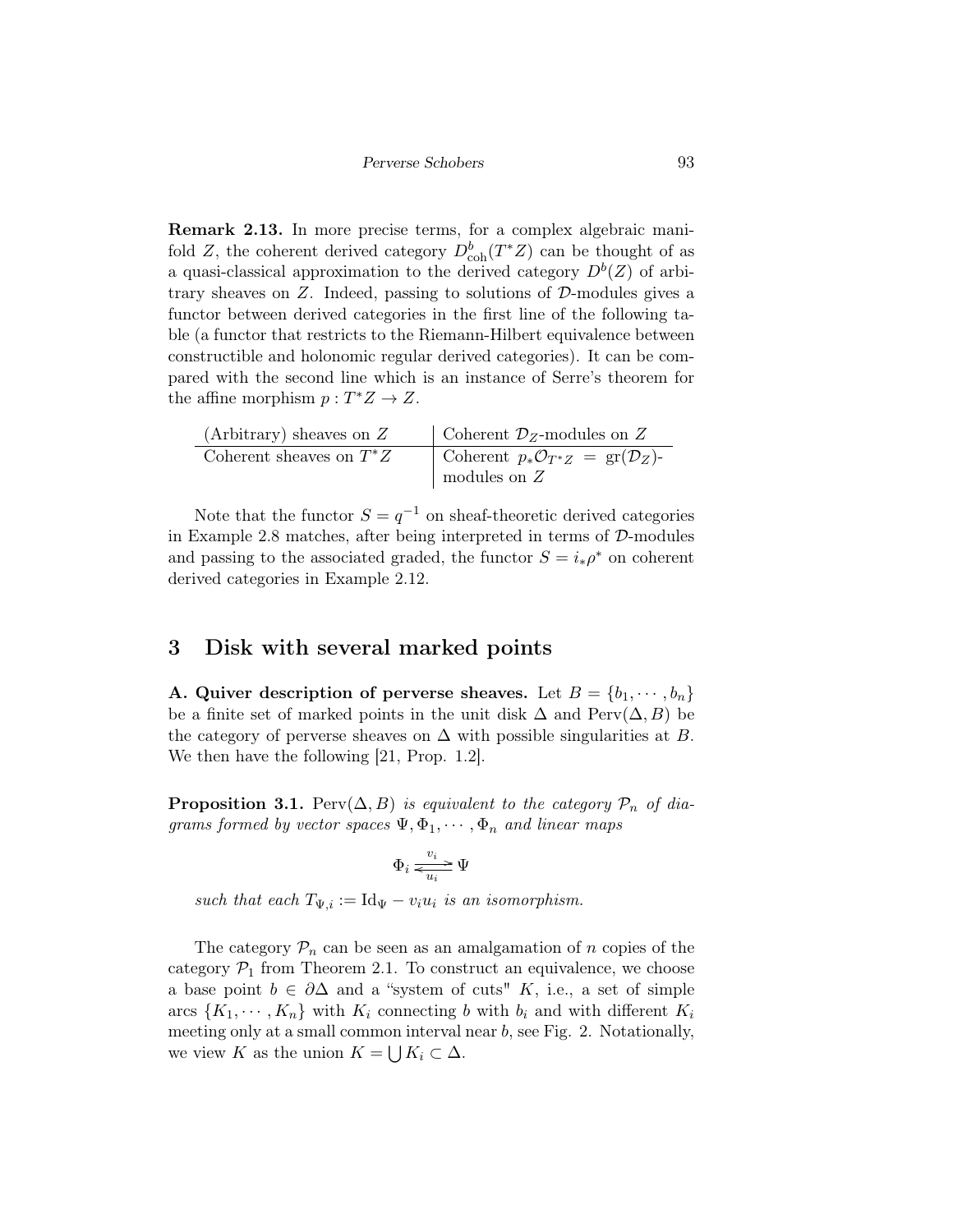

Figure 2: Equivalence depending on a system of cuts.

Given K, we have an equivalence  $F_K : \text{Perv}(\Delta, B) \to \mathcal{P}_n$  sending  $\mathcal F$ to

(5) 
$$
\Phi_i^K(\mathcal{F}) = \mathbb{H}_K^1(\mathcal{F})_{b_i}, \quad \Psi^K(\mathcal{F}) = \mathcal{F}_b \simeq \mathbb{H}_{K_i}^1(\mathcal{F})_b = \mathbb{H}_K^1(\mathcal{F})_b.
$$

Remark 3.2. We have the following elementary statements, continuing the pattern of Remark 2.3.

- (1)  $\underline{\mathbb{H}}_K^i(\mathcal{F}) = 0$  for  $i \neq 1$ .
- (2) Each stalk of  $\mathcal{R}(\mathcal{F})$ , considered as a functor  $\text{Perv}(\Delta, B) \to \text{Vect}_k$ , is an exact functor which takes Verdier duality to vector space duality.

**Remark 3.3.** The space of cohomology with support  $\mathbb{H}_K^1(\Delta, \mathcal{F})$  can be seen as "uniting" all the spaces of vanishing cyclies  $\Phi_i^K(\mathcal{F})$ . As common in singularity theory, we can imagine that  $\mathcal F$  obtained as a deformation of a perverse sheaf  $\mathcal{G} \in \text{Perv}(\Delta, 0)$  with only one (but more complicated) singular point at 0. Then  $\mathbb{H}^1_K(\Delta,\mathcal{F})$  recovers  $\Phi(\mathcal{F})$ . Note that a categorification of the space of vanishing cycles of an isolated singular point of a function is provided by the Fukaya-Seidel category [34], and the method of construction adopted in loc. cit. uses precisely a deformation into several Morse critical points. Therefore, the space  $\mathbb{H}^1_K(\Delta,\mathcal{F})$  for a perverse sheaf  $\mathcal{F} \in \text{Perv}(\Delta, B)$ , can be seen as a de-categorified analog of the Fukaya-Seidel category.

The equivalence  $F_K$  depends only on the isotopy class of K. Unlike the one point case, there are now many such classes, forming a set which we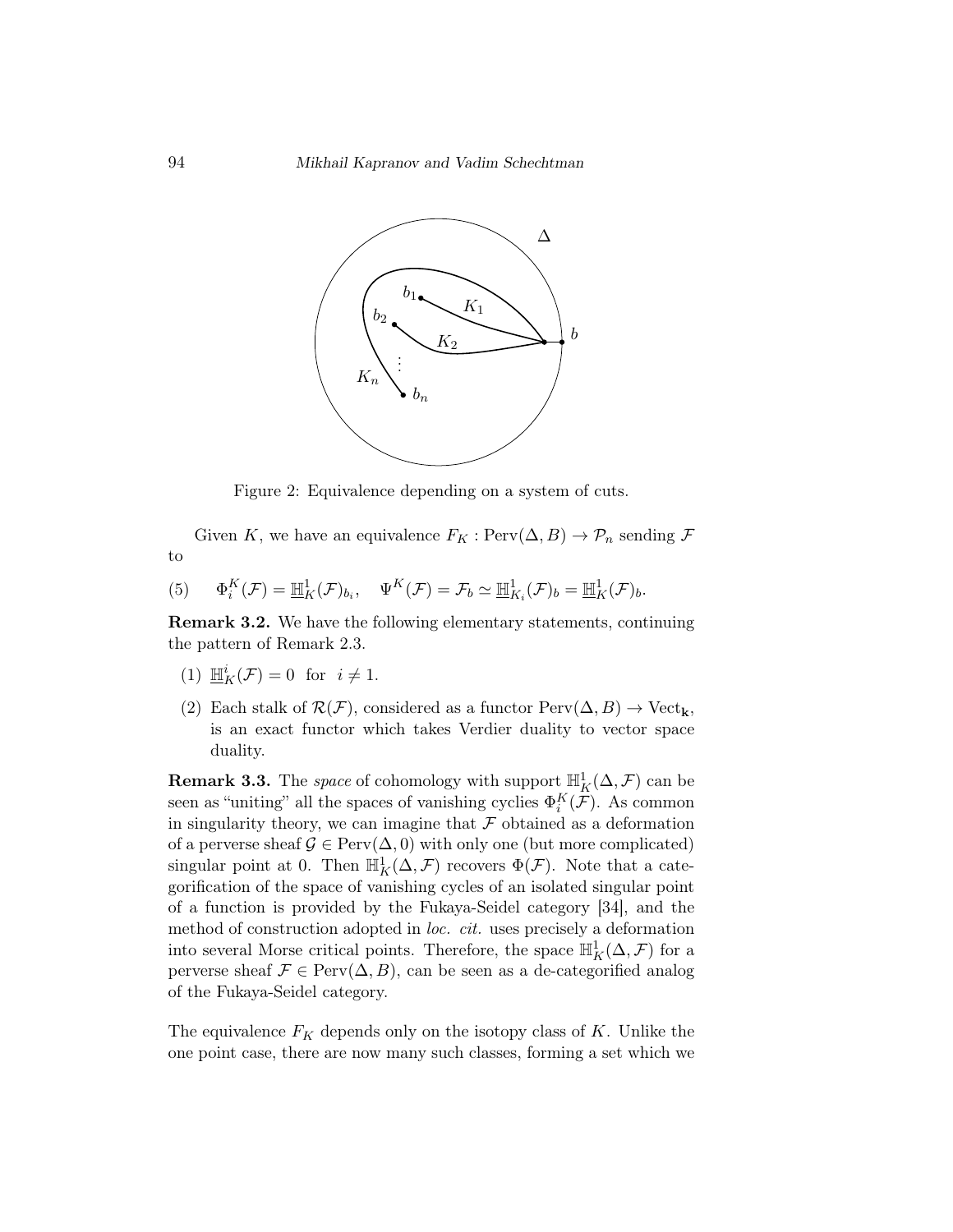denote  $\mathcal{C}$ . It is acted upon simply transitively by the Artin braid group

$$
Br_n = \langle s_1, \cdots, s_{n-1} | s_i s_{i+1} s_i = s_{i+1} s_i s_{i+1} \rangle.
$$

Indeed,

$$
Br_n = \pi_0 \operatorname{Diff}^+(\Delta; B, b)
$$

is the group of isotopy classes of diffeomorphisms of  $\Delta$ , preserving orientation, preserving b as a point and B as a set. The equivalences  $F_K$ for different  $K \in \mathcal{C}$  are connected by self-equivalences  $f_{\sigma}$  of  $\mathcal{P}_n$ :

(6) 
$$
\mathcal{P}_n \xrightarrow{f_\sigma} \mathcal{P}_n, \quad \sigma \in \text{Br}_n.
$$
  

$$
F_K \xrightarrow{F_{\sigma(K)}} F_{\sigma(K)}
$$

The self-equivalence  $f_{s_i}$  corresponding to a generator  $s_i$  of  $\text{Br}_n$ , is given by [21, Prop. 1.3]:

(7) 
$$
f_{s_i}(\Psi, \Phi_j, u_i, v_j) = (\Psi, \Phi'_j, u'_j, v'_j),
$$

$$
\Psi' = \Psi, \quad \Phi'_j = \Phi_j, \quad u'_j = u_j, \quad v'_j = v_j, \quad j \neq i, i+1,
$$

$$
\Phi'_{i+1} = \Phi_i, \quad \Phi'_i = \Phi_{i+1},
$$

$$
u'_i = u_{i+1}, \quad v'_i = v_{i+1}, \quad u'_{i+1} = u_i T_{\Psi, i+1}, \quad v'_{i+1} = T_{\Psi, i+1}^{-1} v_i.
$$

Remarks 3.4. (a) Note that perverse sheaves being a topological concept, the group  $\text{Diff}^+(\Delta; B, b)$  naturally acts on the category  $\text{Perv}(\Delta, B)$ from the first principles, the action descending to that of  $\text{Br}_n$ .

(b) We can turn Proposition 3.1 and formulas (7) around to produce an intrinsic (i.e., not tied to any particular K and manifestly  $\text{Br}_n$ equivariant) definition of Perv $(\Delta, B)$  which does not appeal to any preexisting concept of a perverse sheaf. More precisely, we can *define* an object  $P \in \text{Perv}(\Delta, B)$  to be a system of objects  $P_K \in \mathcal{P}_n, K \in \mathcal{C}$ and compatible isomorphisms  $f_{\sigma}(P_K) \to P_{\sigma(K)}, \sigma \in \text{Br}_n$  so that each particular  $P_K$  is just a particular "shadow" of a more intrinsic object  $P$ .

B. Schobers on a disk with several marked points. To give an "invariant" definition of a perverse Schober on  $(\Delta, B)$ , we adopt the approach of Remark 3.4(b). That is, for each system of cuts  $K \in \mathcal{C}$  we define a  $K$ -coordinatized Schober to be a system of n spherical functors with a common target

$$
\mathfrak{S}_K = \{ S_i : \mathcal{D}_i \longrightarrow \mathcal{D}, \quad i = 1, \cdots, n \}.
$$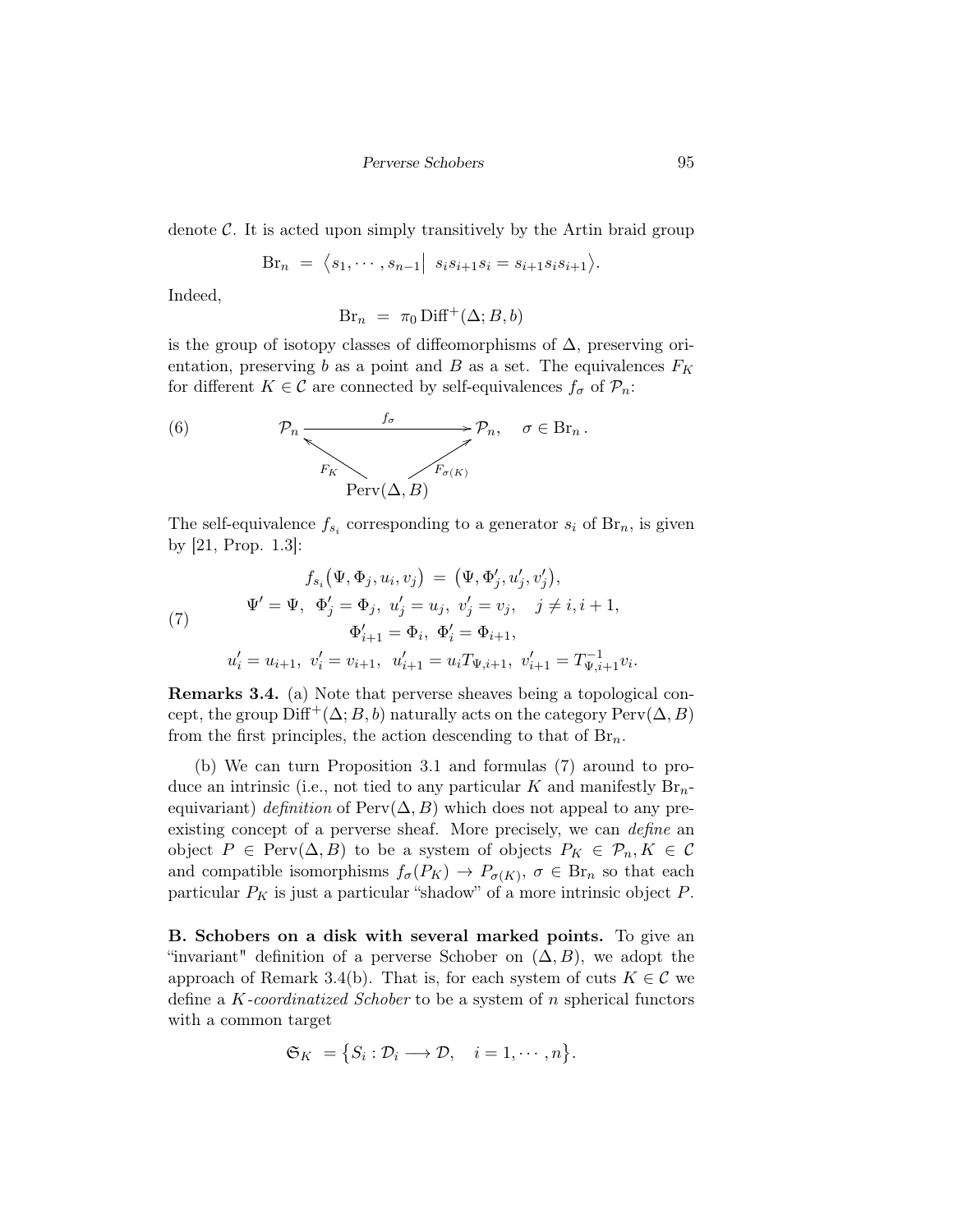Each  $\mathfrak{S}_K$  gives rise to spherical reflection functors

$$
T_i = \text{Cone}\{S_i R_i \Rightarrow \text{Id}_{\mathcal{D}}\}, \ \ i = 1, \cdots, n.
$$

According to our convention on working with triangulated categories in terms of dg-enhancements, see Appendix, all K-coordinatized Schobers form an  $\infty$ -category which we denote  $\text{Sch}_K(\Delta, B)$ . We define equivalences  $f_{\sigma}$  :  $\text{Sch}_K(\Delta, B) \rightarrow \text{Sch}_{\sigma(K)}(\Delta, B), \sigma \in \text{Br}_n$  on generators  $s_i \in \text{Br}_n$  by the direct analog of (7):

(8)   
\n
$$
\mathbf{f}_{s_i} \{ S_i : \mathcal{D}_i \longrightarrow \mathcal{D} \} = \{ S'_i : \mathcal{D}'_i \longrightarrow \mathcal{D}' \},
$$
\n
$$
\mathcal{D}' = \mathcal{D}, \ \mathcal{D}'_j = \mathcal{D}_j, \ S'_j = S_j, \quad j \neq i, i+1,
$$
\n
$$
\mathcal{D}'_{i+1} = \mathcal{D}_i, \ \mathcal{D}'_i = \mathcal{D}_{i+1},
$$
\n
$$
S'_i = S_{i+1}, \ S'_{i+1} = T_{i+1}^{-1} S_i.
$$

We then extend to arbitrary  $\sigma \in \mathrm{Br}_n$  by verifying the braid relations for the  $f_i$  which is done in exactly the same way as for  $(7)$ .

By definition, a perverse Schober on  $(\Delta, B)$  is a system  $\mathfrak{S} = (\mathfrak{S}_K)_{K \in \mathcal{C}}$ of coordinatized Schobers and compatible identifications

$$
\mathbf{f}_{\sigma}(\mathfrak{S}_K) \to \mathfrak{S}_{\sigma(K)}.
$$

The datum  $\mathfrak{S}_K$  will be referred to as the K-shadow of  $\mathfrak{S}$ . We denote by Sch $(\Delta, B)$  the ∞-category of perverse Schobers on  $(\Delta, B)$ .

C. The Picard-Lefschetz formula. Underlying classical Picard-Lefschetz theory, there is a general statement about perverse sheaves on a disk which we now formulate.

Let  $\mathcal{F} \in \text{Perv}(\Delta, B)$ . In the approach of (5), "the" space of vanishing cycles of F at some  $b_i \in B$  can be defined in terms of a small segment of an arc terminating in  $b_i$  (which does not, a priori, have to be a part of a system of cuts). Let now  $\gamma$  be a simple arc joining two marked points  $b_i$ and  $b_k$  and not passing through any other marked points, as in Figure 3.

We can then define the spaces of vanishing and nearby cycles of  $\mathcal F$ relative to  $\gamma$ :

$$
\Phi_{i,\gamma} = \mathbb{H}^1_\gamma(\mathcal{F})_{b_i}, \quad \Phi_{k,\gamma} = \mathbb{H}^1_\gamma(\mathcal{F})_{b_k},
$$
  

$$
\Psi_\gamma = \mathbb{H}^1_\gamma(\mathcal{F})_{\text{gen}} \text{ (generic stalk)}.
$$

which are connected by the maps

$$
\Phi_{i,\gamma} \xrightarrow[\overline{u_{i,\gamma}}]{v_{i,\gamma}} \Psi_{\gamma} \xrightarrow[u_{k,\gamma}]{v_{k,\gamma}} \Phi_{k,\gamma}.
$$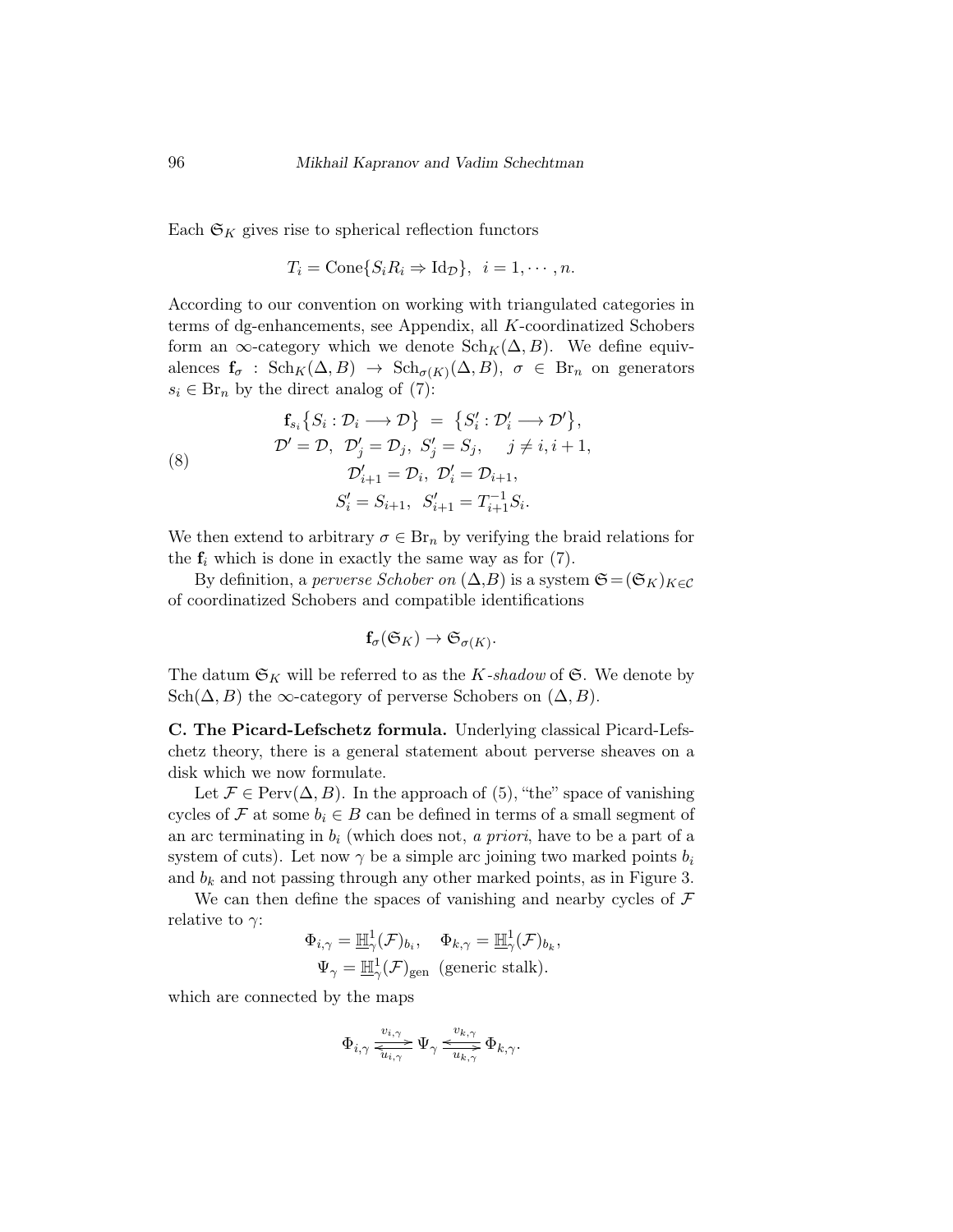The definition of these maps is similar to  $\S 2A$ : the maps v are generalization maps, and the maps  $u$  are obtained by counterclockwise continuation, as in (3). We define the *transition map* along  $\gamma$  as

$$
M_{ik}(\gamma) = u_{k,\gamma} \circ v_{i,\gamma} : \Phi_{i,\gamma} \longrightarrow \Phi_{k,\gamma}.
$$

The data of the  $\Phi_i(\mathcal{F}), i = 1, \cdots, n$  as local systems on the circles around  $b_i$  and of all the  $M_{ik}(\gamma)$  describe the image of  $\mathcal F$  in the localization of  $Perv(\Delta, B)$  by the subcategory of constant sheaves [21, §2].



Figure 3: The Picard-Lefschetz situation.

One can say that "abstract Picard-Lefschetz theory" is the study of how  $M_{ik}(\gamma)$  changes when we replace  $\gamma$  by a different (non-isotopic) arc  $\gamma'$ .

More precisely, assume that  $\gamma'$  is obtained from  $\gamma$  by an "elementary move" past another marked point  $b_j$  so that the bigon formed by  $\gamma'$  and  $\gamma$  contains  $b_i$  and two arcs  $\alpha$  and  $\beta$ , but no other marked points as in Fig. 3. In particular, we assume that the closed path obtained by following  $\gamma$ from  $b_i$  to  $b_k$  and then  $\gamma'$  from  $b_k$  to  $b_i$ , has orientation compatible with the standard (counterclockwise) orientation of  $\Delta$ . Note that homotopy inside the bigon and the *clockwise* rotation around  $b_j$  give identifications

$$
(9) \qquad \Phi_{i,\gamma} \simeq \Phi_{i,\beta} \simeq \Phi_{i,\gamma'}, \quad \Phi_{k,\gamma} \simeq \Phi_{k,\alpha} \simeq \Phi_{k,\gamma'}, \quad \Phi_{j,\beta} \simeq \Phi_{j,\alpha},
$$

so we can consider them as single spaces denoted by  $\Phi_i, \Phi_k$  and  $\Phi_j$ respectively.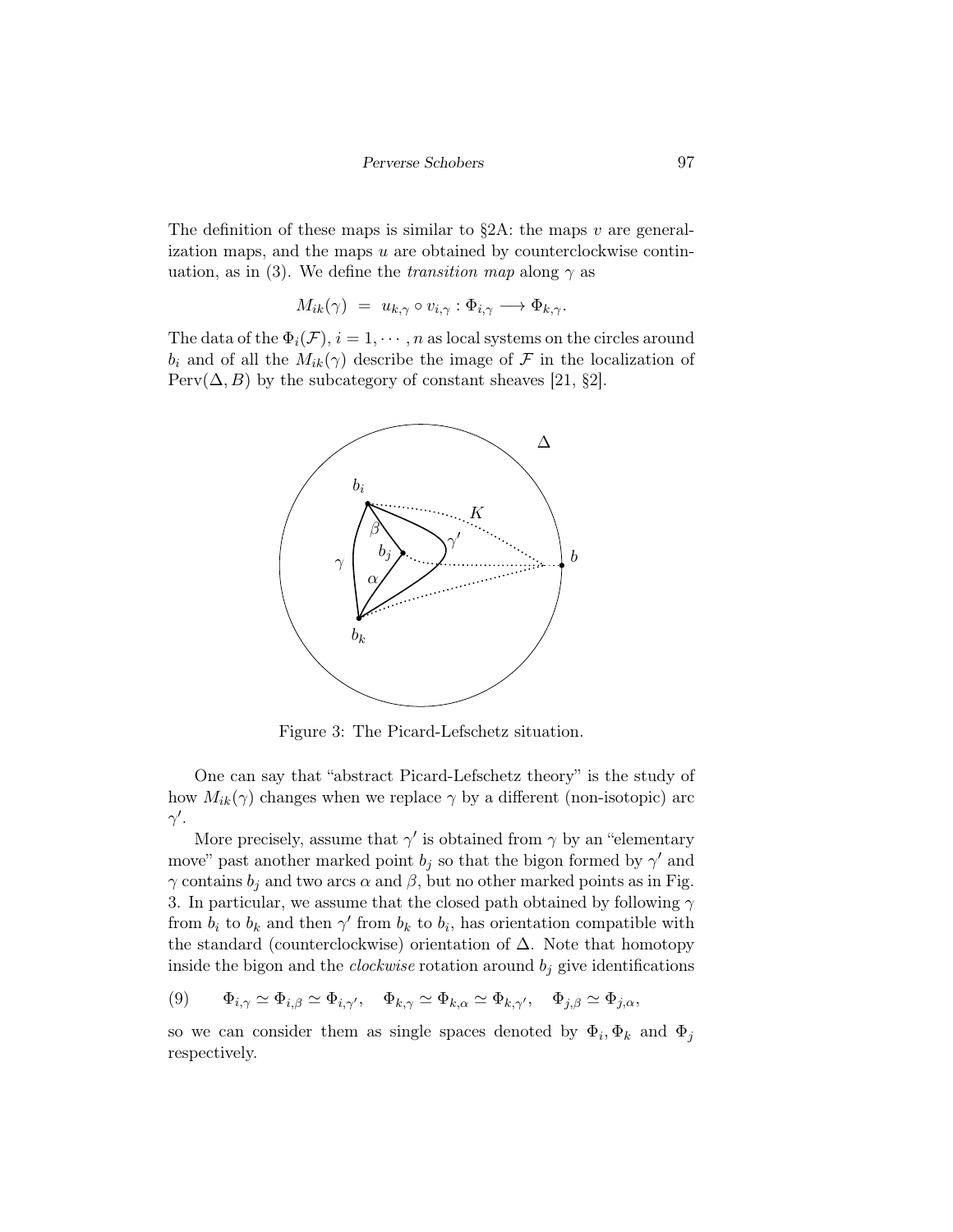Proposition 3.5 (Picard-Lefschetz formula for perverse sheaves). We have the equality of linear operators  $\Phi_i \to \Phi_k$ :

$$
M_{ik}(\gamma') = M_{ik}(\gamma) + M_{jk}(\alpha)M_{ij}(\beta).
$$

This statement is a version of [21, Prop. 2.4], formulated in a more invariant way and without localizing by constant sheaves. It holds for perverse sheaves on any oriented surface. It is convenient to give two proofs of Proposition 3.5.

Invariant proof: To eliminate the need for the first two identifications in (9), let us deform the paths  $\alpha, \beta, \gamma, \gamma'$  so that:

- $\gamma, \beta, \gamma'$  have a common segment  $[b_i, b'_i]$  near  $b_i$ .
- $\gamma, \alpha, \gamma'$  have a common segment  $[b'_k, b_k]$  near  $b_k$ . See Fig. 4.

We denote by  $\overline{\gamma}, \overline{\gamma}'$  the parts of  $\gamma$  and  $\gamma'$  lying between  $b'_i$  and  $b'_k$ , by  $\overline{\beta}$ the part of  $\beta$  between  $b'_i$  and  $b_j$ , and by  $\overline{\alpha}$  the part of  $\alpha$  between  $b_k$  and  $b'_j$ .



Figure 4: The Picard-Lefschetz situation, deformed.

The points  $b'_i, b'_k$  being smooth for  $\mathcal{F}$ , both sides of our putative equality factor through the maps

$$
v_{[b_i,b'_i]}: \Phi_i \longrightarrow \mathcal{F}_{b'_i}, \quad u_{[b'_k,b_k]}: \mathcal{F}_{b'_i} \longrightarrow \Phi_k.
$$

Our statement would therefore follow from the next lemma which is an invariant version of the statement that the map (2) is indeed the monodromy around 0.

**Lemma 3.6.** We have an equality of operators  $\mathcal{F}_{b_i'} \to \mathcal{F}_{b_k'}$ :

$$
T_{\overline{\gamma'}} = T_{\overline{\gamma}} + v_{\overline{\alpha}} Ru_{\overline{\beta}},
$$

where: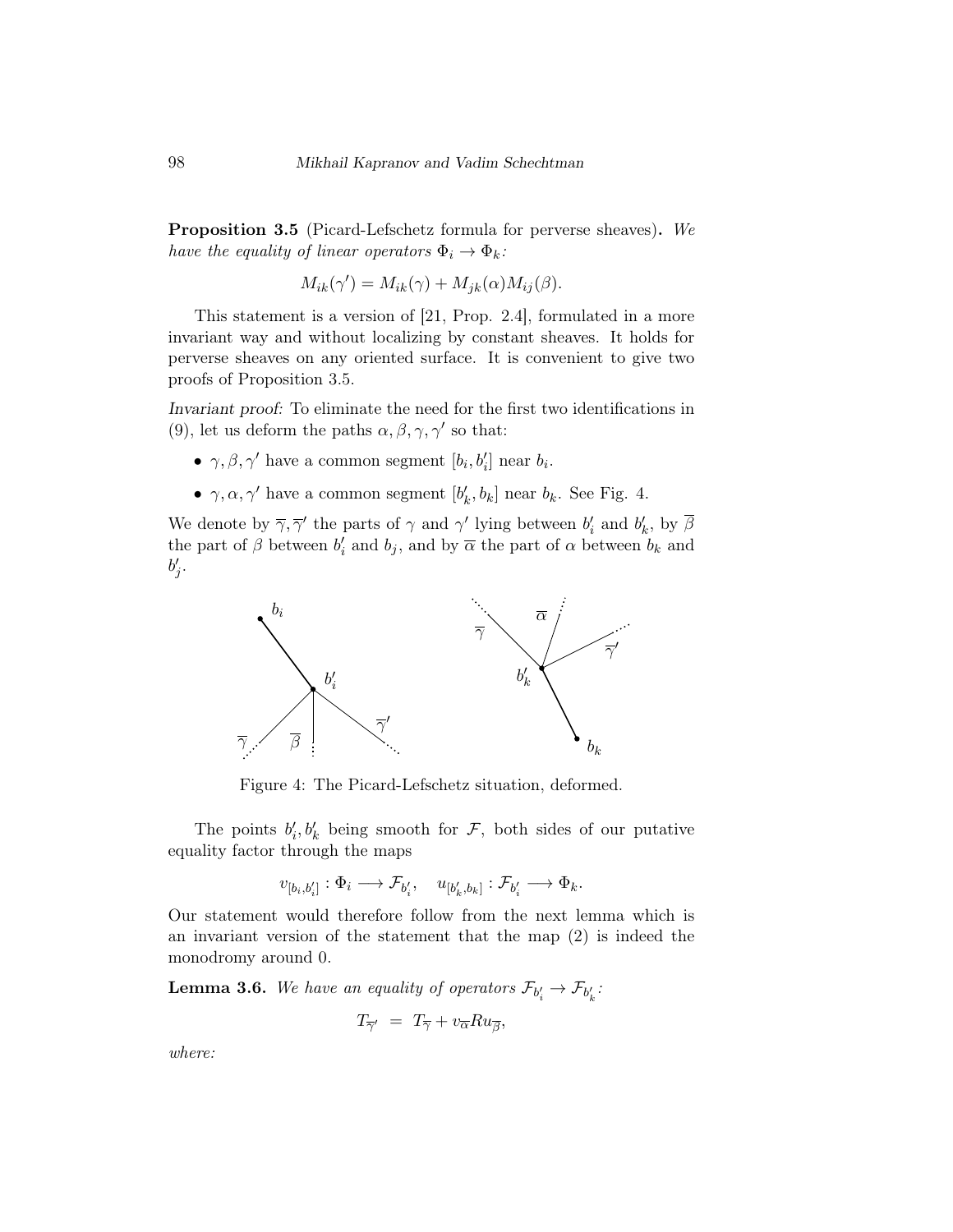- (1)  $u_{\overline{\beta}} : \mathcal{F}_{b_i'} \to \underline{\mathbb{H}}_{\overline{\beta}}^1$  $\frac{1}{\beta}(\mathcal{F})_{b_j}$  is the coboundary of the counterclockwise continuation map, cf. (3).
- $(2)$   $R: \mathbb{H}^1$  $\frac{1}{\beta}(\mathcal{F})_{b_j} \to \underline{\mathbb{H}}_{\overline{\alpha}}^1(\mathcal{F})_{b_j}$  is the identification obtained by deforming, by clockwise rotation aroung  $b_i$ , the path  $\overline{\beta}$  into the path  $\overline{\alpha}$ , *i.e.*,  $R$  *is the third identification in*  $(9)$ *.*
- (3)  $v_{\overline{\alpha}} : \underline{\mathbb{H}}_{\overline{\alpha}}^1(\mathcal{F})_{b_j} \to \underline{\mathbb{H}}_{\overline{\alpha}}^1(\mathcal{F})_{\text{gen}} \simeq \mathcal{F}_{b'_k}$  is the generalization map of the sheaf  $\mathbb{H}^1_{\overline{\alpha}}(\mathcal{F})$ .

Proof of the lemma: Let U be a small disk around  $b_j$ . We fix  $a \in \mathcal{F}_{b'}$ and compare the two sides of the putative equality when applied to  $a$ . For this, let  $s_a \in \Gamma(U-\beta, \mathcal{F})$  be the section obtained by continuing a on the left side of  $\beta$  towards and around  $b_j$ . Then  $u_{\overline{\beta}}(a)$  is equal to the class of  $s_a$  in  $\underline{\mathbb{H}}_{\overline{A}}^1$  $\frac{1}{\beta}(\mathcal{F})_{b_j}$ . Next,  $Ru_{\overline{\beta}}(a)$  is similarly represented by the section  $t_a$  obtained from  $s_a$  by continuously moving the branch cut clockwise from  $\overline{\alpha}$  to  $\overline{\beta}$ . This means that  $t_a = s_a$  on the left side of  $\overline{\alpha} \cup \overline{\beta}$ . Finally,  $v_{\overline{\alpha}}Ru_{\overline{\beta}}(a)$  is obtained as the difference of the two boundary values if  $t_a$ when continued along both sides of  $\bar{\alpha}$  all the w ay to  $b'_k$ . It remains to notice that these boundary values are equal, in virtue of the above, to  $T_{\overline{\gamma}}(a)$  and  $T_{\overline{\gamma}}(a)$ .  $\Box$  .

Proof using shadows: Choose a system of cuts  $K$  (depicted by dotted lines in Fig. 3) adopted to our situation. We assume that the arcs  $K_i, K_j$ and  $K_k$  are positioned as in the figure, i.e., that  $\gamma$  together with  $K_i$  and  $K_k$  form a triangle containing  $K_j$ ,  $\alpha$  and  $\beta$  and not containing any other marked points. We orient each  $K_{\nu}$  to run from b to  $b_{\nu}$ . Consider the quiver  $F_K(\mathcal{F}) = (\Psi, \Phi_i, u_i, v_i)$ . Note that we have isotopies of oriented paths rel. B:

$$
\alpha \sim K_k * K_j^{-1}, \ \beta \sim K_j * K_i^{-1}, \ \gamma' \sim K_k * K_i^{-1},
$$

$$
\gamma \sim K_k * \partial \Delta * K_i^{-1}.
$$

Here  $*$  means composition of the paths and  $\partial\Delta$  is the boundary circle of  $\Delta$ , oriented anticlockwise and run from b to b. We can use these isotopies to calculate the transition maps, obtaining

$$
M_{ij}(\beta) = u_{j,K}v_{i,K}, \quad M_{jk}(\alpha) = u_{k,K}v_{j,K}, \quad M_{ik}(\gamma') = u_{k,K}v_{i,K},
$$

$$
M_{ik}(\gamma) = u_{k,K}T_{j,\Psi}v_{i,k},
$$

and the claim follows from the identity  $T_{j,\Psi} = \text{Id} - v_i u_j$ .

 $\Box$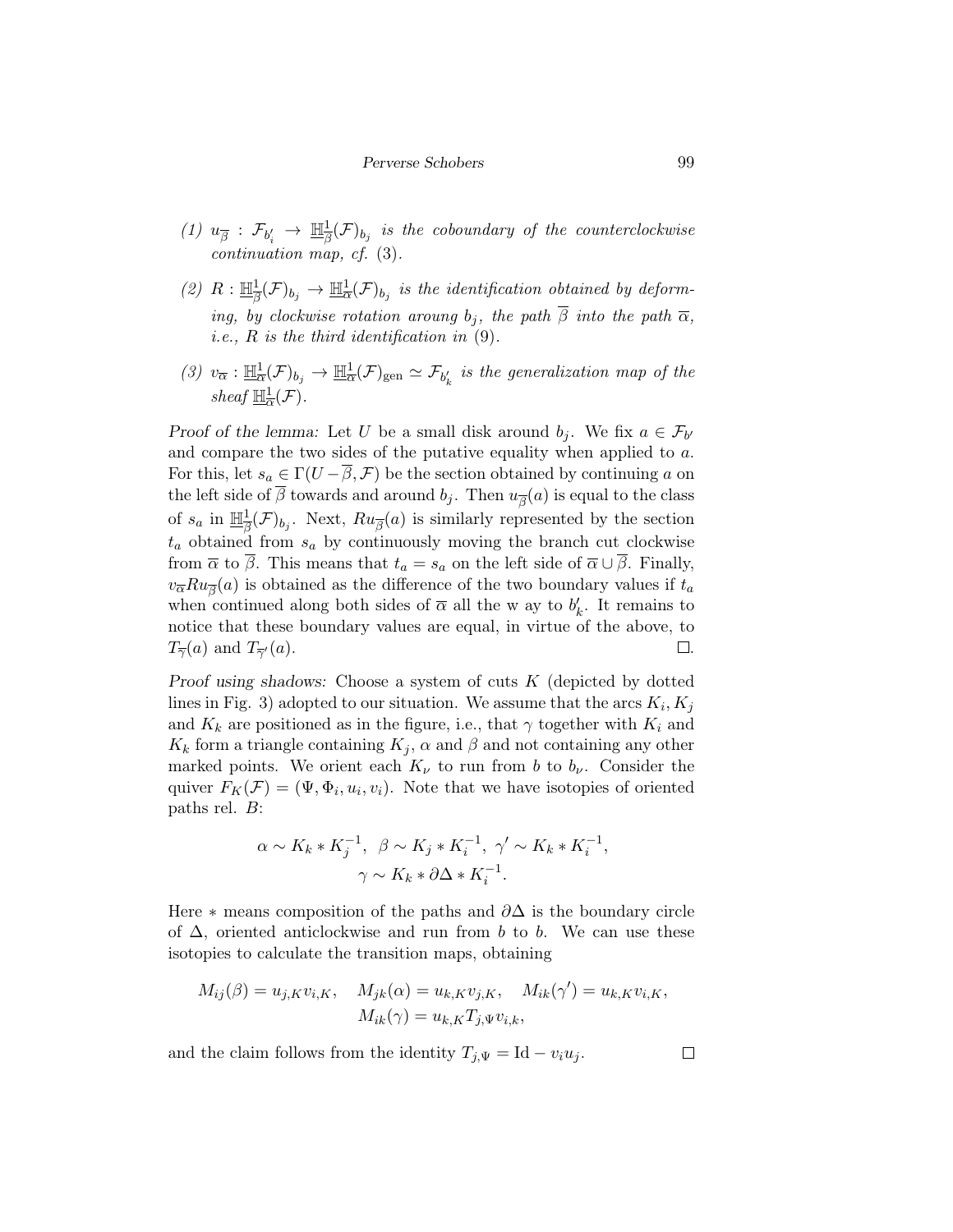D. The Picard-Lefschetz triangle. Let  $\mathfrak S$  be a perverse Schober on  $(\Delta, B)$ . The transition maps constructed in n°C categorify to functors between triangulated categories. More precisely, if  $\gamma$  is an oriented arc joining  $b_i$  and  $b_k$  as above, then we have a diagram of triangulated categories and spherical functors which depends "canonically" (i.e., up to a contractible set of choices) only on the isotopy class of  $\gamma$  rel. B:

(10) 
$$
\Phi_{i,\gamma}(\mathfrak{S}) \xrightarrow{S_{i,\gamma}} \Psi_{\gamma}(\mathfrak{S}) \xleftarrow{S_{k,\gamma}} \Phi_{k,\gamma}(\mathfrak{S}).
$$

To define it, we choose  $K' \in \mathcal{C}$  so that  $K_i'$  (oriented from b to  $b_i$ ), together with  $\gamma$  and  $(K'_k)^{-1}$  form a positively oriented triangle not containing any other marked points. (Note: the choice of  $K$  as in Fig.3 is not good.) We consider the K'-shadow  $\mathfrak{S}_{K'} = \left\{ S_{\nu}^{K'} : \mathcal{D}_{\nu}^{K'} \to \mathcal{D}^{K'} \right\}_{\nu=1}^n$  of  $\mathfrak{S}$  and define

$$
\Psi_{\gamma}(\mathfrak{S}) = \mathcal{D}^{K'}, \ \Phi_{i,\gamma}(\mathfrak{S}) = \mathcal{D}^{K'}_{i}, \ \Phi_{k,\gamma}(\mathfrak{S}) = \mathcal{D}^{K'}_{k},
$$

$$
S_{i,\gamma} = S^{K'}_{i}, \ S_{k,\gamma} = S^{K'}_{k}.
$$

It is straightforward to see (by looking at the subgroup in  $\mathrm{Br}_n$  permuting all  $K'$  with our property) that this definition is indeed "canonical" in the sense described. So we consider the data (10) as intrinsically associated to  $\mathfrak{S}$  and  $\gamma$ .

Denote  $R_{k,\gamma}$  the right adjoint to the spherical functor  $S_{k,\gamma}$ . Define now the transition functor

$$
\mathcal{M}_{ik}(\gamma) = R_{k,\gamma} \circ S_{i,\gamma} : \Phi_{i,\gamma}(\mathfrak{S}) \longrightarrow \Phi_{k,\gamma}(\mathfrak{S}).
$$

Consider now a situation when we have arcs  $\gamma$ ,  $\gamma'$ ,  $\alpha$ ,  $\beta$  depicted in Fig. 3. Using identifications of categories similar to (9), we can speak about triangulated categories  $\Phi_i(\mathfrak{S})$  and  $\Phi_k(\mathfrak{S})$ .

Proposition 3.7 (Picard-Lefschetz triangle). We have a canonical triangle of exact functors  $\Phi_i(\mathfrak{S}) \to \Phi_k(\mathfrak{S})$ :

$$
\mathcal{M}_{ik}(\gamma) \longrightarrow \mathcal{M}_{ik}(\gamma') \longrightarrow \mathcal{M}_{jk}(\alpha) \circ \mathcal{M}_{ij}(\beta) \longrightarrow \mathcal{M}_{ik}(\gamma)[1].
$$

Proof: This is obtained identically to the "shadow" proof of Proposition 3.5 with the identity  $T_{j,\Psi} = \text{Id} - v_j u_j$  replaced by the triangle coming from the fact that  $T_j = \text{Cone}\{\text{Id} \to R_j S_j\}.$  $\Box$ 

E. Schobers on a Riemann surface. Let  $\Sigma$  be an oriented topological surface, possibly with boundary  $\partial \Sigma$ , and  $B \subset \Sigma$  is a finite set not meeting  $\partial \Sigma$ . One can then define a perverse Schober on  $(\Sigma, B)$  by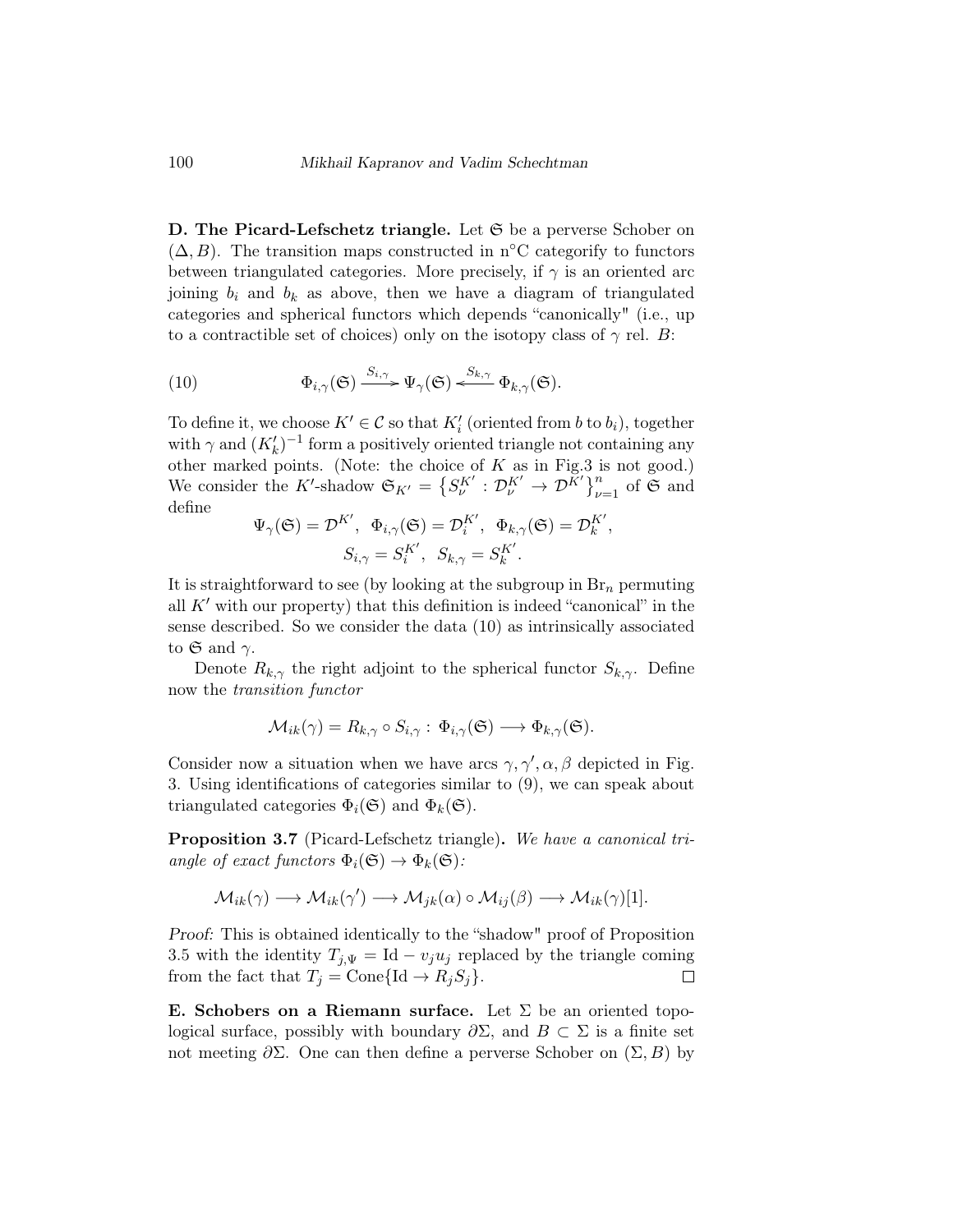decomposing  $\Sigma$  as  $\Delta \cup_C U$ , where  $\Delta \subset \Sigma$  is a closed disk with boundary circle  $C = \partial \Delta$  which contains all points of B, and U is the closure of  $\Sigma - \Delta$ . Then a perverse Schober G is, by definition, a datum of:

- (1) A perverse Schober  $\mathfrak{S}_{\Delta}$  on  $(\Delta, B)$ , defined as in n°B.
- (2) A local system of triangulated categories  $\mathfrak{S}_U$  on U identified with  $\mathfrak{S}_{\Delta}$  over C.

While one can work with objects thus defined (for instance, one can construct transition functors and Picard-Lefschet triangles for arcs not necessarily contained in  $\Delta$ ), a more intrinsic definition is desirable.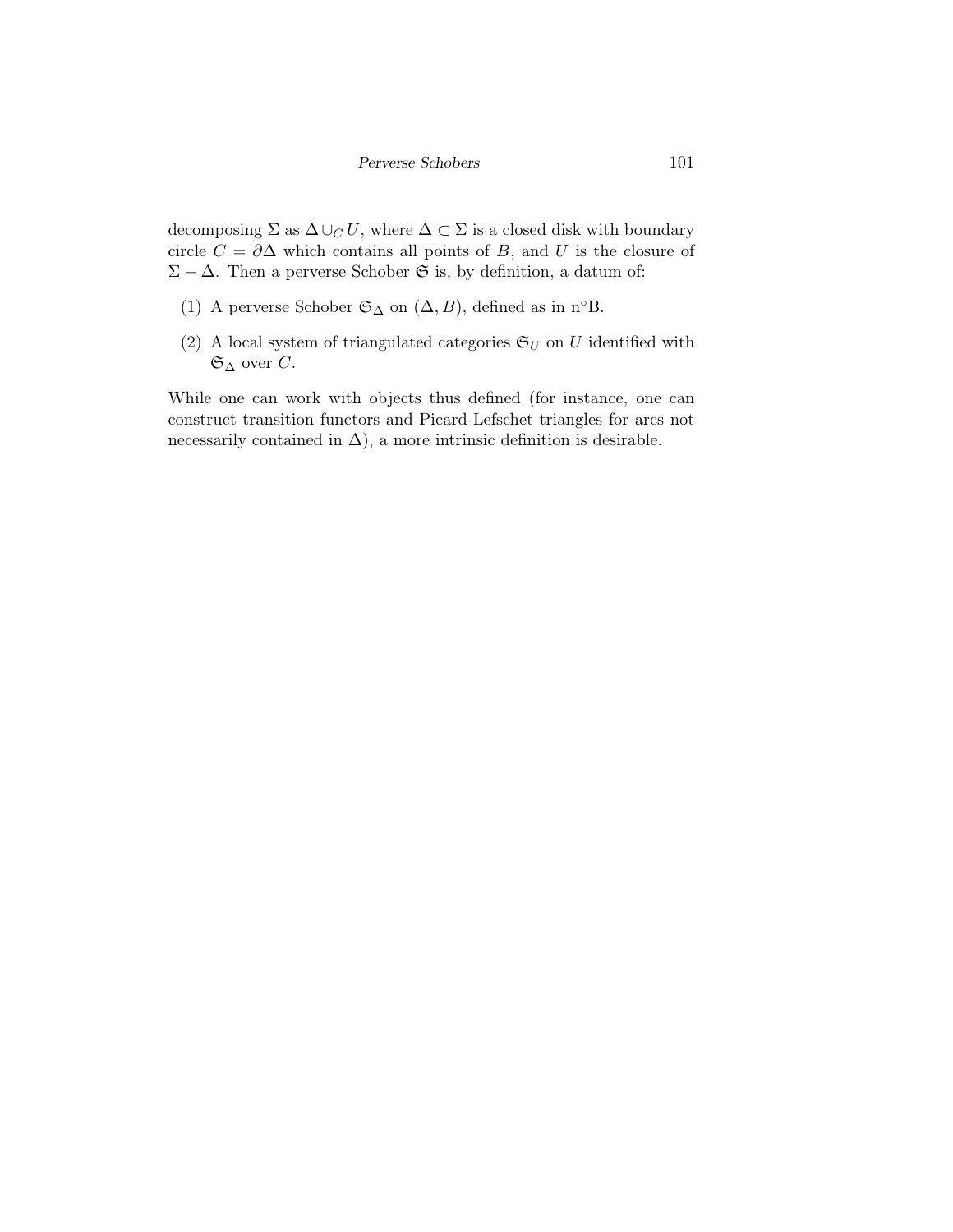## 4 Spherical functors and spherical pairs

A. Symmetric description of Perv $(\Delta, 0)$ . In [24, §9] we have given a different quiver description of  $Perv(\Delta, 0)$  obtained as a particular case of a general result for real hyperplane arrangements:

**Proposition 4.1.** The category  $\text{Perv}(\Delta, 0)$  is equivalent to the category formed by diagrams of vector spaces

(11) 
$$
E_{-} \xrightarrow{\gamma_{-}} E_{0} \xrightarrow{\gamma_{+}} E_{+}
$$

$$
\overline{\delta_{+}} E_{+}
$$

satisfying the two following conditions:

- (1)  $\gamma_-\delta_-=\mathrm{Id}_{E_-}, \ \gamma_+\delta_+=\mathrm{Id}_{E_+}.$
- (2) The maps  $\gamma_-\delta_+ : E_+ \to E_-, \ \gamma_+\delta_- : E_- \to E_+$  are invertible.

This is obtained by choosing not one but two base points  $b_+, b_-\in \partial \Delta$ and considering a cut K which joins  $b_+$  with  $b_-$  and passes through 0, as in depicted in Fig. 5.



Figure 5: A symmetric cut.

The spaces  $E_{\pm}, E_0$  are obtained as the stalks of the sheaf  $\mathbb{H}_K^1(\mathcal{F})$  at  $b_{\pm}$  and 0 respectively, the maps  $\gamma_{\pm}$  are the generalization maps for this sheaf, and the  $\delta_{\pm}$  can be obtained by duality.

**Remarks 4.2.** (a) Note that in this description the maps  $P_+ = \delta_- \gamma_$ and  $P_+ = \delta_+ \gamma_+$  are projectors in  $E_0$ , that is  $P_{\pm}^2 = P_{\pm}$ . We can consider  $E_{\pm}$  as subspaces in  $E_0$  which are the images of  $P_{\pm}$ .

(b) The pattern of Remarks 2.3 and 3.2 continues here:  $\underline{\mathbb{H}}_K^i(\mathcal{F})=0$ for  $i \neq 1$  and each stalk of  $\underline{\mathbb{H}}_K^1$  considered as a functor into  $\text{Vect}_k$ , takes Verdier duality into vector space duality.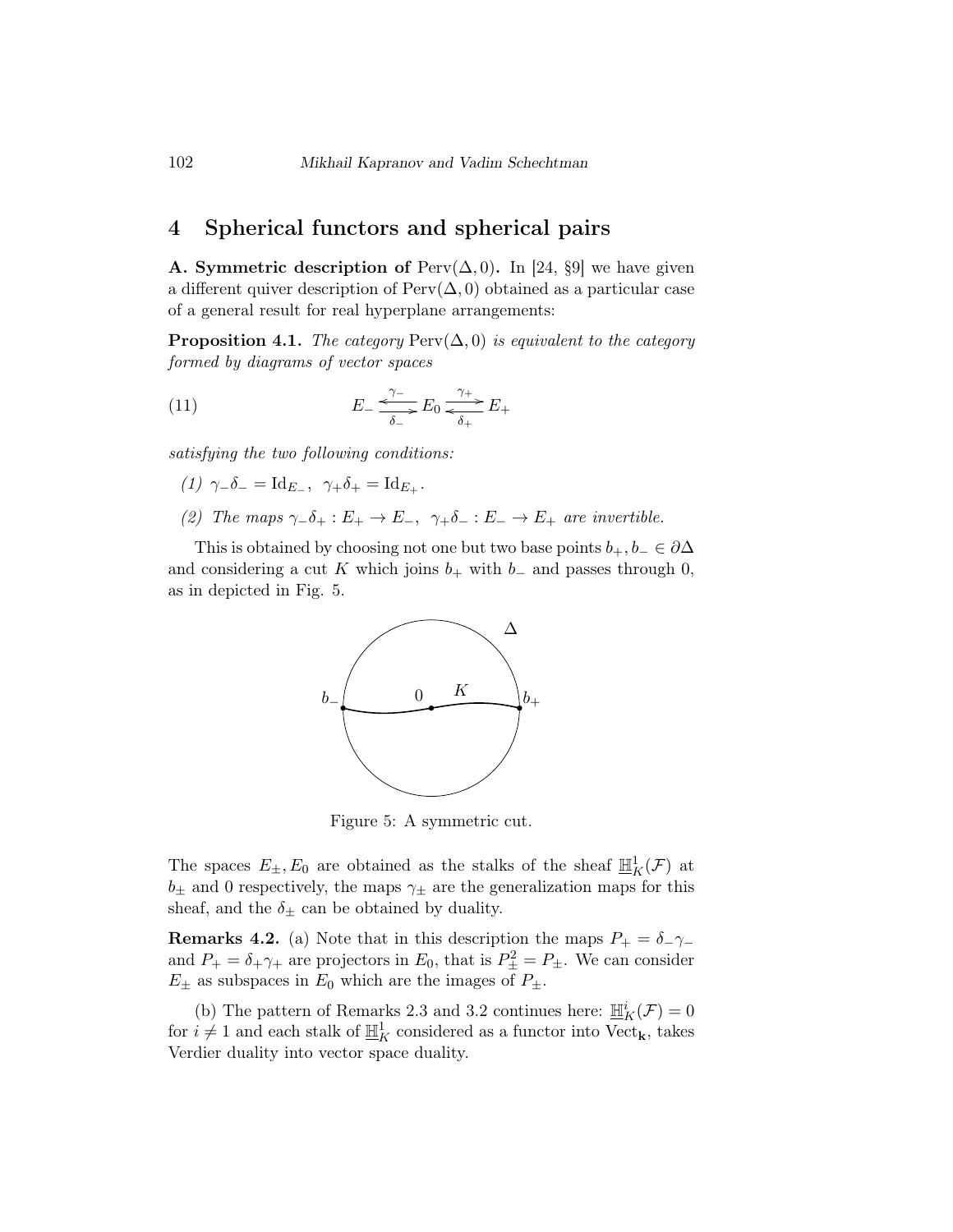B. Reminder on semi-orthogonal decompositions. A categorification of diagrams (11) is naturally formulated in the language of semiorthogonal decompositions of triangulated categories [10] [27] which we now recall.

Let  $\beta$  be a full triangulated subcategory of a triangulated category A, with  $i = i_{\mathcal{B}} : \mathcal{B} \to \mathcal{A}$  being the embedding functor. We denote by

$$
\perp \mathcal{B} = \{ A \in \mathcal{A} | \operatorname{Hom}(A, B) = 0 \,\forall B \in \mathcal{B} \},
$$
  

$$
\mathcal{B}^{\perp} = \{ A \in \mathcal{A} | \operatorname{Hom}(B, A) = 0 \,\forall B \in \mathcal{B} \}
$$

the left and right orthogonals to  $\mathcal{B}$  We say that  $\mathcal{B}$  is *left admissible*, resp. right admissible, if i has a left adjoint \*i, resp. a right adjoint i\*. If  $\beta$  is left (resp. right) admissible, we have a semi-orthogonal decomposition

$$
\mathcal{A} = \langle {}^{\perp} \mathcal{B}, \mathcal{B} \rangle, \quad \text{ resp. } \mathcal{A} = \langle \mathcal{B}, \mathcal{B}^{\perp} \rangle
$$

which means that each object  $A \in \mathcal{A}$  is included in functorial exact triangles

$$
C \longrightarrow A \longrightarrow B \longrightarrow C[1], \quad C \in^{\perp} \mathcal{B}, \quad B = {}^{*}i(A) \in \mathcal{B},
$$
  
resp.  $B' \longrightarrow A \longrightarrow D' \rightarrow B'[1], \quad B' = i^{*}(A) \in \mathcal{B}, \quad D' \in \mathcal{B}^{\perp}.$ 

In particular,  $^{\perp}\mathcal{B} = \text{Ker}(*i)$ , resp.  $\mathcal{B}^{\perp} = \text{Ker}(i^*)$ . We will call \**i* the projection on B along  $^{\perp}$ B and i<sup>\*</sup> the projection on B along B<sup> $\perp$ </sup>.

If B is left admissible, then  $\perp$ B is right admissible, and  $(\perp$ B $)$  $\perp$  = B. Similarly, for a right admissible  $\mathcal{B}$  we have that  $\mathcal{B}^{\perp}$  is left admissible and  $\perp(\mathcal{B}^{\perp}) = \mathcal{B}$ . We say call  $\mathcal B$  admissible, if it is both left and right admissible. For an admissible  $\beta$  we have an equivalence

$$
M_{\mathcal{B}}:\mathcal{B}^{\perp}\longrightarrow {}^{\perp}\mathcal{B},
$$

known as the *mutation* along  $\beta$ , see [10]. It is defined as the composition

$$
\mathcal{B}^{\perp} \xrightarrow{i_{\mathcal{B}^{\perp}}} \mathcal{A} \xrightarrow{i_{\perp}^* \mathcal{B}} {}^{\perp} \mathcal{B}
$$

of the embedding of  $\mathcal{B}^{\perp}$  and of the projection onto  $^{\perp}\mathcal{B}$  along  $\mathcal{B}$ .

**Proposition 4.3.** If B is admissible, then the functor  $i_{\mathcal{B}^\perp}$  (the projection onto  $\mathcal{B}^\perp$  along  $\mathcal{B}$ ) has itself a left adjoint \*\* $i_{\mathcal{B}^\perp} : \mathcal{B}^\perp \to \mathcal{A}$  given by  $*^*i_{\mathcal{B}^\perp} = i_{\perp \mathcal{B}} \circ M_{\mathcal{B}}.$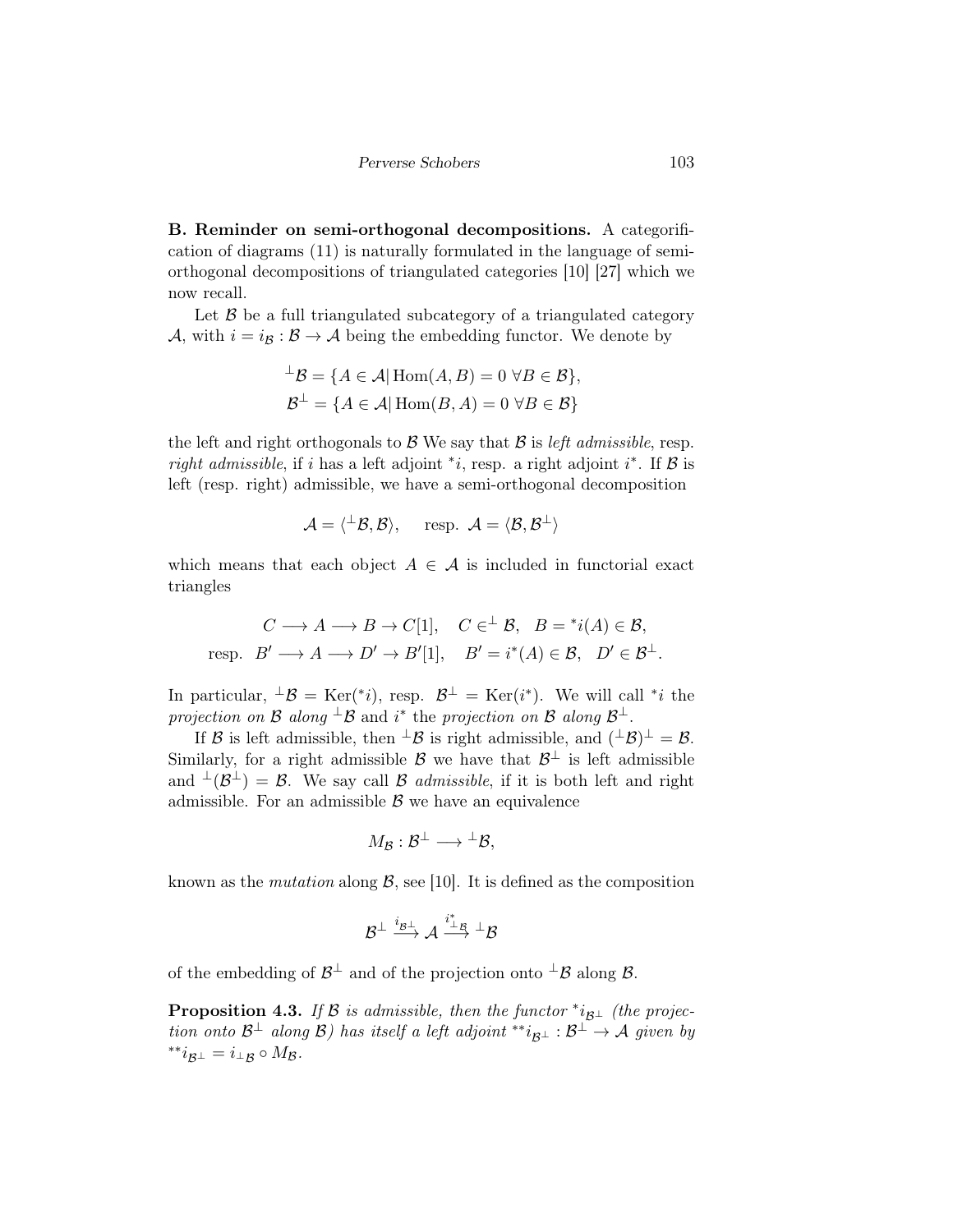Proof: Let  $B' \in \mathcal{B}^{\perp}$  and  $A \in \mathcal{A}$ . The definitions of  $M_{\mathcal{B}}$  and  $i_{\mathcal{B}^{\perp}}$  give exact triangles

$$
i_{\perp B}(M_{\mathcal{B}}(B')) \longrightarrow B' \longrightarrow B \longrightarrow i_{\perp B}(M_{\mathcal{B}}(B'))[1],
$$
  

$$
B_1 \longrightarrow A \longrightarrow {}^*i_{\mathcal{B}^{\perp}}(A) \longrightarrow B_1[1]
$$

with  $B, B_1 \in \mathcal{B}$ . These triangles give canonical identifications

$$
\text{Hom}_{\mathcal{A}}(i_{\perp \mathcal{B}}(M_{\mathcal{B}}(B')), A) \stackrel{(1)}{\simeq} \text{Hom}_{\mathcal{A}}(i_{\perp \mathcal{B}}(M_{\mathcal{B}}(B')), *i_{\mathcal{B}^{\perp}}(A)) \stackrel{(2)}{\simeq} \\ \stackrel{(2)}{\simeq} \text{Hom}_{\mathcal{A}}(B', *i_{\mathcal{B}^{\perp}}(A)) \stackrel{(3)}{\simeq} \text{Hom}_{\mathcal{B}^{\perp}}(B', *i_{\mathcal{B}^{\perp}}(A))
$$

with the reasons being:

- (1) since  $\text{Hom}_{\mathcal{A}}^{\bullet}(i_{\perp}(\mathcal{M}_{\mathcal{B}}(B')), B_1) = 0;$
- (2) since  $\text{Hom}_{\mathcal{A}}^{\bullet}(B, {}^{*i}\mathcal{B}^{\perp}(A)) = 0;$
- (3) since  $\mathcal{B}^{\perp}$  is a full subcategory in A.

Combined together, the identifications  $(1)-(3)$  give the claimed adjoint- $\Box$ ness.

**C. Spherical pairs.** Let  $\mathcal{E}_0$  be a triangulated category and  $\mathcal{E}_+$ ,  $\mathcal{E}_-\subset \mathcal{E}_0$ be a pair of admissible subcategories, so that we have the diagrams of embeddings

$$
\mathcal{E}_{-} \stackrel{\delta_{-}}{\longrightarrow} \mathcal{E}_{0} \stackrel{\delta_{+}}{\longleftarrow} \mathcal{E}_{+}, \quad \mathcal{E}_{-}^{\perp} \stackrel{j_{-}}{\longrightarrow} \mathcal{E}_{0} \stackrel{j_{+}}{\longleftarrow} \mathcal{E}_{+}^{\perp}
$$

with  $\delta_{\pm}$  having a left and a right adjoint  $\delta_{\pm}^*, * \delta_{\pm}$  and  $j_{\pm}$  having a left and a double left adjoint  $j_{\pm}$ , \*\* $j_{\pm}$  by Proposition 4.3.

**Definition 4.4.** The pair of admissible subcategories  $\mathcal{E}_{\pm}$  is called a spherical pair, if:

(SP1) The compositions

$$
^*j_+ \circ j_- : \mathcal{E}_-^{\perp} \longrightarrow \mathcal{E}_+^{\perp}, \quad ^*j_- \circ *j_+ : \mathcal{E}_+^{\perp} \longrightarrow \mathcal{E}_-^{\perp}
$$

are equivalences.

(SP2) The compositions

$$
\delta_+^* \circ \delta_- : \mathcal{E}_- \longrightarrow \mathcal{E}_+, \quad \delta_-^* \circ \delta_+ : \mathcal{E}_+ \longrightarrow \mathcal{E}_-
$$

are equivalences.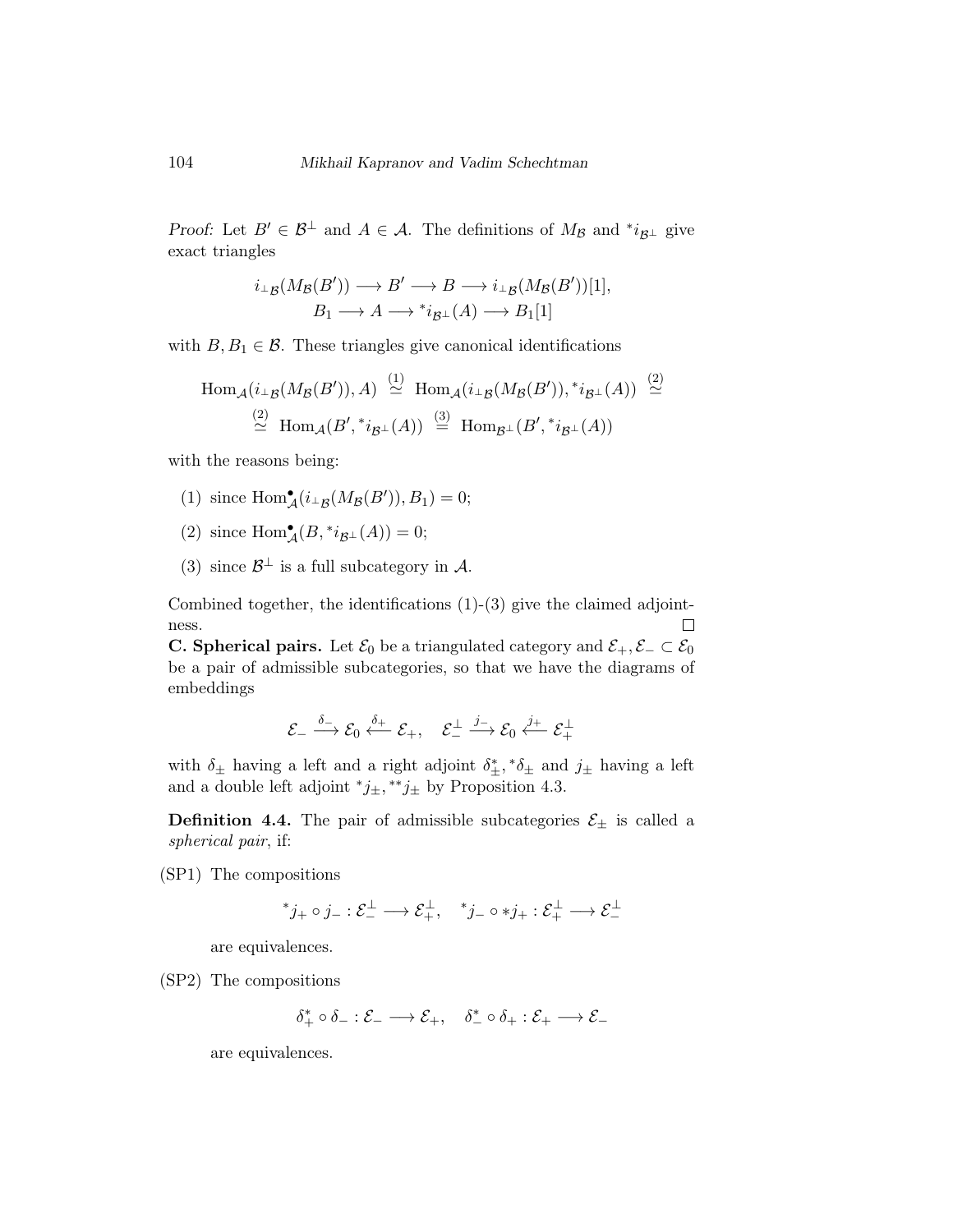Remark 4.5. Note that unlike a spherical functor, the definition of a spherical pair does not appeal to any enhancement of the triangulated category  $\mathcal{E}_0$ , as no functorial cones are taken. In the following (as elsewhere in the paper) we will, however, assume that we are in an enhanced situation as described in Appendix.

D. From a spherical pair to a spherical functor. Let  $\mathcal{E}_{\pm}$  be a spherical pair. Consider the diagram

$$
\mathcal{D}_0 = \mathcal{E}_- \xrightarrow{S} \quad \mathcal{E}_+^{\perp} = \mathcal{D}_1, \quad S = {}^*j_+ \circ \delta_-.
$$

Proposition 4.6. S is a spherical functor.

This follows from Theorem 2.5 (which gives that (SF1) and (SF3) imply sphericity) and from the next more precise statement.

**Proposition 4.7.** (a) The functor  $S$  has both right and left adjoints

$$
R = S^* = \delta^*_- \circ j_+, \quad L =^* S =^* \delta_- \circ^{**} j_+.
$$

(b) The functor

$$
T_1 = \text{Cone}\{SR \Rightarrow \text{Id}_{\mathcal{D}_1}\} : \mathcal{D}_1 = \mathcal{E}_+^{\perp} \longrightarrow \mathcal{E}_+^{\perp} = \mathcal{D}_1
$$

is identified with the composition  $^*j_+ \circ j_- \circ^*j_- \circ j_+ : \mathcal{E}_+^{\perp} \to \mathcal{E}_+^{\perp}$ . In particular, it is invertible.

(c) The functor

$$
T_0 = \text{Cone}\{\text{Id}_{\mathcal{D}_0} \Rightarrow RS\}[-1]: \mathcal{D}_0 = \mathcal{E}_- \longrightarrow \mathcal{E}_- = \mathcal{D}_0
$$

is identified with the composition  $\delta^*_{-} \circ \delta_{+} \circ \delta_{+} \circ \delta_{-} : \mathcal{E}_{-} \to \mathcal{E}_{-}$ . In particular, it is invertible.

Proof: (a) obvious from the assumptions and the fact that the adjoint of the composition of two functors is the composition of the adjoints in the opposite order.

(b) The functorial exact triangle for the semi-orthogonal decomposition  $\mathcal{E}_0 = \langle \mathcal{E}_-, \mathcal{E}_-^{\perp} \rangle$  can be written, in our notation, as

$$
\delta_- \circ \delta_-^* \stackrel{u_-}{\Longrightarrow} \mathrm{Id}_{\mathcal{E}_0} \stackrel{v_-}{\Longrightarrow} j_- \circ {}^*j_- \stackrel{w_-}{\Longrightarrow} \delta_- \circ \delta_-^*[1].
$$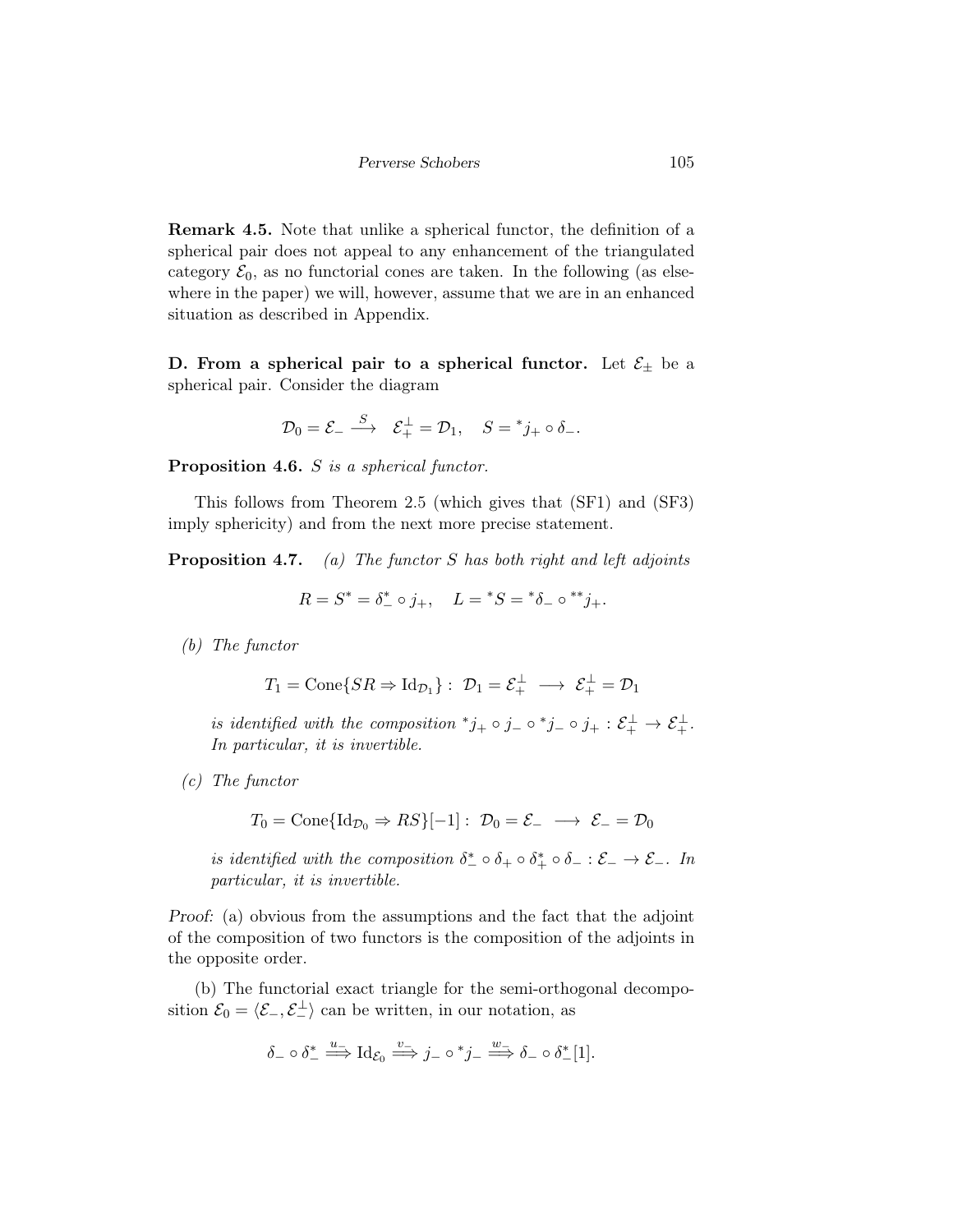We note that  $SR = {}^{8}j_+ \circ \delta_- \circ \delta_-^* \circ j_+$  and the natural transformation  $c:SR \Rightarrow \mathrm{Id}_{\mathcal{D}_1}$  can be written as

$$
j_+ \circ_0 u_- \circ_0 j_+ : i \circ j_+ \circ \delta_- \circ j_+ \Longrightarrow i_+ \circ j_+ = \mathrm{Id}_{\mathcal{D}_1}.
$$

Here  $\circ_0$  stands for the "0-composition" of a functor and a natural transformation. This implies that

$$
Cone(c) = {}^*j_+ \circ j_- \circ {}^*j_- \circ j_+
$$

as claimed.

(c) We now write the functorial exact triangle for  $\mathcal{E}_0 = \langle \mathcal{E}_+, \mathcal{E}_+^{\perp} \rangle$  as

$$
\delta_+\circ\delta_+^*\stackrel{u_+}{\Longrightarrow}\mathrm{Id}_{\mathcal{E}_0}\stackrel{v_+}{\Longrightarrow}j_+\circ^*j_+\stackrel{w_+}{\Longrightarrow}\delta_+\circ\delta_+^*[1].
$$

We note that  $RS = \delta^*_- \circ j_+ \circ j_+ \circ \delta_-$  and the natural transformation  $\epsilon : \mathrm{Id}_{\mathcal{D}_1} \Rightarrow RS$  can be written as

$$
\delta^{\ast}_-\circ_0 v_+\circ_0 \delta_-\,\colon\;\operatorname{Id}\nolimits_{{\mathcal D}_0}=\delta^{\ast}_-\circ \delta_-\Longrightarrow \delta^{\ast}_-\circ j_+\circ {^{\ast}j_+\circ \delta_-}.
$$

This implies that

$$
Cone(\epsilon)[-1] = \delta^*_- \circ \delta_+ \circ \delta^*_+ \circ \delta_-
$$

 $\Box$ 

as claimed.

**Exercise 4.8** (Polar coordinates). Let Y be a CW-complex and  $p: V \rightarrow$ Y a real vector bundle. Denote by  $i: Y \hookrightarrow V$  the embedding of the zero section, and by  $j: V^{\circ} \hookrightarrow V$  the embedding of the complement of the zero section. Let  $q : \mathbb{S} = V^{\circ}/\mathbb{R}_{>0}^* \to Y$  be the spherical bundle associated to V, and  $\tau : V^{\circ} \to \mathbb{S}$  the natural projection. Let also  $\pi = q\tau : V^{\circ} \to Y$  be the composite projection.

Let  $\mathcal{E}_0 = \mathcal{E}_0(V) = D^b_{\text{conic}}(V) \subset D^b(V)$  be the full subcategory of  $\mathbb{R}^*_{>0}$ conic complexes, i.e., of complexes F such that each  $\underline{H}^i(\mathcal{F})$  is constant on each orbit of  $\mathbb{R}_{>0}^*$  in V, see [25]. Consider the subcategories  $\mathcal{E}_{\pm} =$  $\mathcal{E}_{\pm}(V) \subset \mathcal{E}_0$  defined as follows:

$$
\mathcal{E}_+ = i_* D^b(Y) \simeq D^b(Y), \quad \mathcal{E}_- = p^{-1} D^b(Y) \simeq D^b(Y).
$$

Then

$$
\mathcal{E}_+^{\perp} = Rj_* \tau^{-1} D^b(\mathbb{S}) \simeq D^b(\mathbb{S}),
$$

and the functor

$$
S = {}^*j_+ \circ \delta_- : \mathcal{E}_- \longrightarrow \mathcal{E}_+^\perp
$$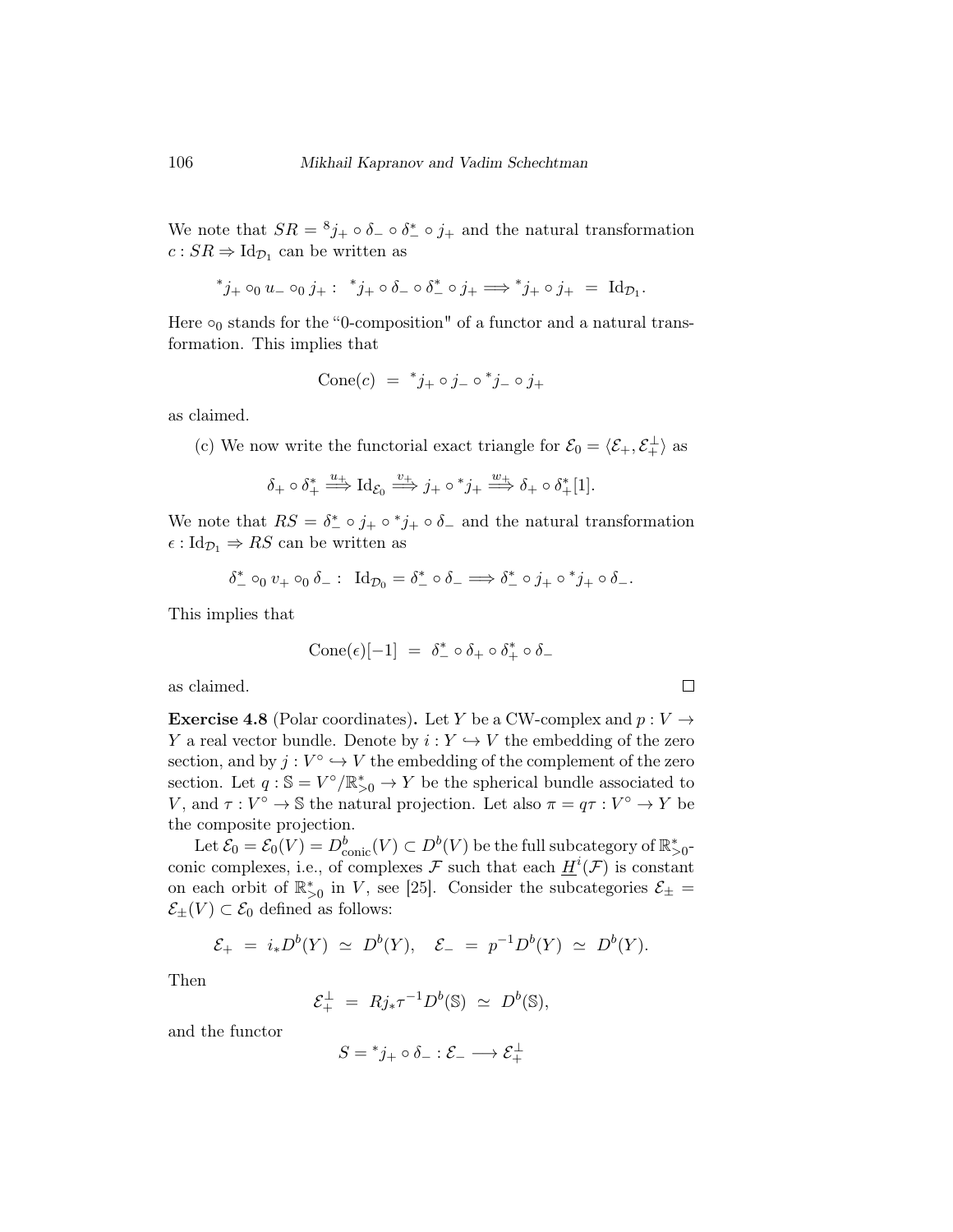is identified with the spherical functor  $q^{-1}$  from Example 2.6. This is an instance of the above proposition, since  $(\mathcal{E}_{\pm})$  form a spherical pair. To see this, it suffices to show that both  $\mathcal{E}_+$  and  $\mathcal{E}_-$  are admissible (the conditions (SP1-2) are proved similarly to the fact that  $S$  is spherical). For  $\mathcal{E}_+$  this is clear from the standard "recollement" data for complexes of sheaves on the open set  $V^{\circ}$  and the closed set  $i(Y)$ . In particular,

$$
{}^{\perp}\mathcal{E}_{+} = Rj_{!}\tau^{-1}D^{b}(\mathbb{S}).
$$

For  $\mathcal{E}_-$  this follows from the next remark.

**Remark 4.9.** In the situation of Example 4.8, let  $V^*$  be the vector bundle dual to  $V$ , so that the Fourier-Sato transform [25] gives an identification

$$
\mathcal{E}_0(V) = D_{\text{conic}}^b(V) \xrightarrow{F} D_{\text{conic}}^b(V^*) = \mathcal{E}_0(V^*).
$$

This identification takes the category  $\mathcal{E}_{\pm}(V)$  to  $\mathcal{E}_{\mp}(V^*).$ 

## 5 Derived categories on the  $G/P$  and Schobers on symmetric products  $\mathfrak{h}/W$ .

A. The braid group action on  $D^b(G/B)$  and  $D_{coh}(T^*(G/B))$ . Let  $\mathfrak g$  be a split reductive Lie algebra over  $\mathbb C$ , with Cartan subalgebra  $\mathfrak h$  and Weyl group W. We denote by  $\mathfrak{h}_\mathbb{R} \subset \mathfrak{g}_\mathbb{R}$  the real parts of  $\mathfrak{h}$  and  $\mathfrak{g}$ . Let  $\Delta^{\text{sim}} \subset \Delta_+ \subset \Delta$  be the systems of simple and positive roots of g inside the set of all roots. The complex vector space  $\mathfrak h$  has an arrangement of hyperplanes  $\{\alpha^{\perp}\}_{\alpha \in \Delta_+}$  and so has a natural stratification by *flats* of this arrangements, see [24].

We consider the complex manifold  $\mathfrak{h}/W$ . It has the induced stratification, denote it S. The open stratum  $({\mathfrak h}/W)_{0}$ , is the classifying space of the *braid group of*  $\mathfrak{g}$ , which we denote by  $Br = Br(\mathfrak{g})$ . By definition, Br is generated by elements  $s_{\alpha}, \alpha \in \Delta^{\text{sim}}$  subject to the relations defining the Weyl group W with the exception of the relations  $s^2_{\alpha} = 1$ .

**Exercise 5.1.** In the case  $\mathfrak{g} = \mathfrak{gl}_n$ , the manifold  $\mathfrak{h}/W$  is space of monic polynomials  $f(z)$  of degree n in one variable. The stratification S is the stratification by types of coincidence of roots of  $f(z)$  and is labelled by (unordered) partitions of n. The group  $Br(\mathfrak{gl}_n)$  is the usual Artin braid group  $\mathrm{Br}_n$ .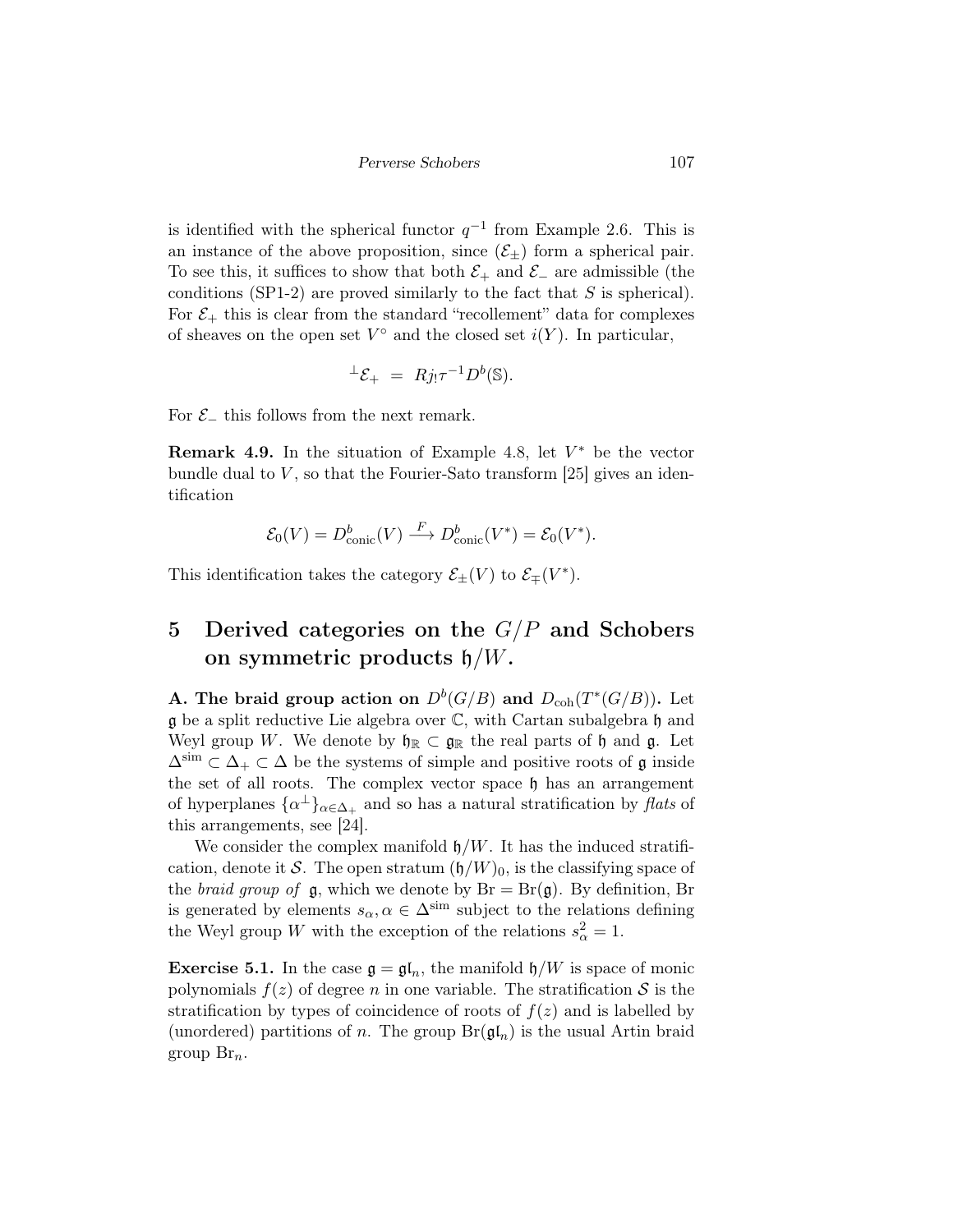Let  $B \subset G$  be the standard Borel subgroup corresponding to the choice of  $\Delta_+$ . For any  $I \subset \Delta^{\text{sim}}$  let  $P_I \supset B$  be the standard parabolic subgroup generated by  $B$  and the exponents of the Chevalley generators associated to  $(-\alpha)$ ,  $\alpha \notin I$ . Thus  $P_{\emptyset} = G$  and  $P_{\Delta^{\text{sim}}} = B$ . We write  $P_{\alpha} = P_{\Delta^{\text{sim}} - {\alpha}$ ,  $\alpha \in \Delta^{\text{sim}}$ , for the "next to minimal" parabolic subgroup associated to  $\{\alpha\}$ . We have the  $\mathbb{P}^1$ -fibration

$$
G/B \xrightarrow{q_{\alpha}} G/P_{\alpha}
$$

and therefore, by Proposition 2.7, a spherical functor

$$
D^b(G/P_\alpha) \stackrel{S_\alpha = q_\alpha^{-1}}{\longrightarrow} D^b(G/B)
$$

and the corresponding twist functor  $T_{\alpha}: D^b(G/B) \to D^b(G/B)$  written directly as

(12)

$$
T_{\alpha}(\mathcal{F}) = R(p_{\alpha,2}) \cdot p_{1,\alpha}^{*} \mathcal{F}[-1],
$$
  

$$
p_{\alpha,i} : (((G/B) \times_{G/P_{\alpha}} (G/B)) - \text{ rel. diagonal}) \longrightarrow G/B, \ i = 1, 2.
$$

The following fact was known before the concept of a spherical functor was discovered, cf. [8].

**Proposition 5.2.** The functors  $T_{\alpha}$  defined by (12), are equivalences which satisfy the relations of  $Br(\mathfrak{g})$ , i.e., define an action of  $Br(\mathfrak{g})$  on the derived category  $D^b(G/B)$ .  $\Box$ 

**Remarks 5.3.** (a) Proposition 5.2 for  $\mathfrak{g} = \mathfrak{gl}(n)$  has a quaternionic analog. We consider the space  $\mathbb{H}F_n$  of complete flags of (left) quaternionic subspaces  $V_1 \subset \cdots \subset V_{n-1} \subset \mathbb{H}^n$ ,  $\dim_{\mathbb{H}}(V_i) = i$ . It fits into the  $\mathbb{HP}^1$ -fibrations

$$
q_i: \mathbb{H}F_n \longrightarrow \mathbb{H}F_n^{(i)} = \{(V_1 \subset \cdots \subset V_{i-1} \subset V_{i+1} \subset \cdots \subset \mathbb{H}^n\}
$$

over the spaces of next-to-complete flags. We note that  $\mathbb{HP}^1 = \mathbb{S}^4$  is the 4-sphere. By Proposition 2.7 this gives, for each  $i = 1, \dots, n - 1$ , a spherical functor  $S_i^{\mathbb{H}} = q_i^{-1} : D^b(\mathbb{H}F_n^{(i)}) \to D^b(\mathbb{H}F_n)$  and the induced twist automorphism  $T_i^{\mathbb{H}}$  $\mathbb{I}_i^{\mathbb{H}}$  of  $D^b(\mathbb{H}F_n)$ . One can see directly by analyzing the Schubert correspondences in  $\mathbb{H}F_n$ , that the  $T_i^{\mathbb{H}}$  $i^{\text{min}}$  satisfy the relations of the Artin braid group  $\mathrm{Br}_n$ .

(b) One has also a real analog for any g, using the real loci of the flag varieties which fit into  $\mathbb{RP}^1 = \mathbb{S}^1$ -fibrations.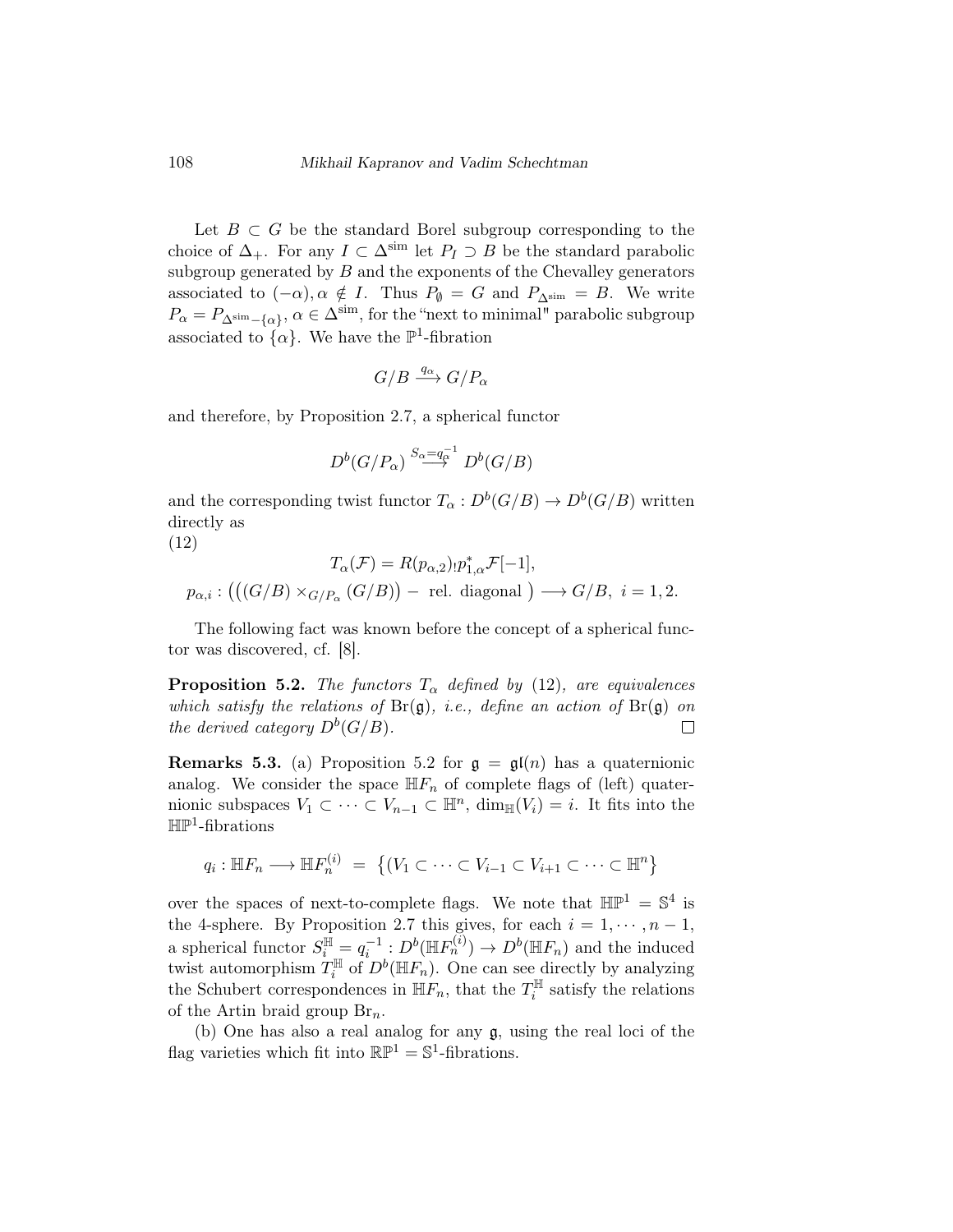A quasi-classical analog of the action in Proposition 5.2 has been constructed in [26, 9]. It uses the diagram

$$
Y_{\alpha} := T^*(G/P_{\alpha}) \xleftarrow{\rho_{\alpha}} D_{\alpha} := T^*(G/P_{\alpha}) \times_{G/P_{\alpha}} G/B \xrightarrow{i_{\alpha}} T^*(G/B) := X
$$

which produces a spherical functor

$$
S_{\alpha}^{\text{coh}} = i_{\alpha *} \rho_{\alpha}^* : D_{\text{coh}}^b T^*(G/P_{\alpha}) \to D_{\text{coh}}^b T^*(G/B)
$$

It was proved in [26] for  $\mathfrak{g} = \mathfrak{gl}_n$  and in [9] for arbitrary g, that the corresponding twist functors  $T_{\alpha}^{\text{coh}}$  define an action of  $Br(\mathfrak{g})$  on  $D^b_{\text{coh}}T^*(G/B)$ (which, in fact, extends to an action of the affine braid group).

These constructions can be seen as giving *local systems of trian*gulated categories on  $(\mathfrak{h}/W)_{0} = K(\text{Br}(\mathfrak{g}), 1)$  with general stalk being  $D^{b}(G/B)$ , resp.  $D_{\rm coh}^{b}(T^{*}(G/B))$ . We would like to suggest that these local systems extend to natural perverse Schobers on the entire  $\mathfrak{h}/W$ . For this, we review some features of usual perverse sheaves in this situation.

B. Perverse sheaves on  $\frac{h}{W}$  and double cubical diagrams. Denote  $Perv(\mathfrak{h}/W)$  the category of perverse sheaves on  $\mathfrak{h}/W$  smooth with respect to the stratification  $S$  from n $\Omega$ . A complete quiver description on  $Perv(\mathfrak{h}/W)$  is not yet available. However, the results of [24] provide the following partial picture which aligns with the examples we considered earlier.

Let  $\mathfrak{h}_{\mathbb{R}} \subset \mathfrak{h}$  be the real form of  $\mathfrak{h}$ . Inside  $\mathfrak{h}/W$  we consider the "real skeleton" (or "cut")

$$
K = \mathfrak{h}_{\mathbb{R}}/W \subset \mathfrak{h}/W.
$$

It can be thought of as a "curvilinear cone", the image of the dominant Weyl chamber  $\mathfrak{h}_{\mathbb{R}}^+ \subset \mathfrak{h}_{\mathbb{R}}$ . Let  $r = |\Delta^{\text{sim}}|$  be the rank of  $\mathfrak{g}$ . Let  $\mathcal{S}_{\mathbb{R}}$  be the stratification of  $\tilde{K}$  by the  $2^r$  strata which are the images of the faces of  $\mathfrak{h}_{\mathbb{R}}^+$ . We denote these strata by  $S_I, I \subset \Delta^{\text{sim}}$ , so that  $\dim_{\mathbb{R}}(S_I) = |I|$ .

Note that each  $S_I$  is contractible. Therefore (cf. [20]) a sheaf  $G$  on K constructible with respect to  $\mathcal{S}_{\mathbb{R}}$  can be recovered from the cubical diagram of vector spaces  $\mathcal{G}_I = \Gamma(S_I, \mathcal{G})$  and generalization maps  $\gamma_{II'}$ :  $\mathcal{G}_I \to \mathcal{G}_{I'}, I \subset I'$  which are required to form a representation of the poset  $2^{\Delta^{\text{sim}}}$  (so that the diagram is commutative).

The following is deduced by pulling  $\mathcal F$  back to a perverse sheaf on  $\mathfrak h$ smooth with respect to an arrangement of hyperplanes  $\{\alpha^{\perp}\}_{\alpha \in \Delta_+}$  and applying the results of [24].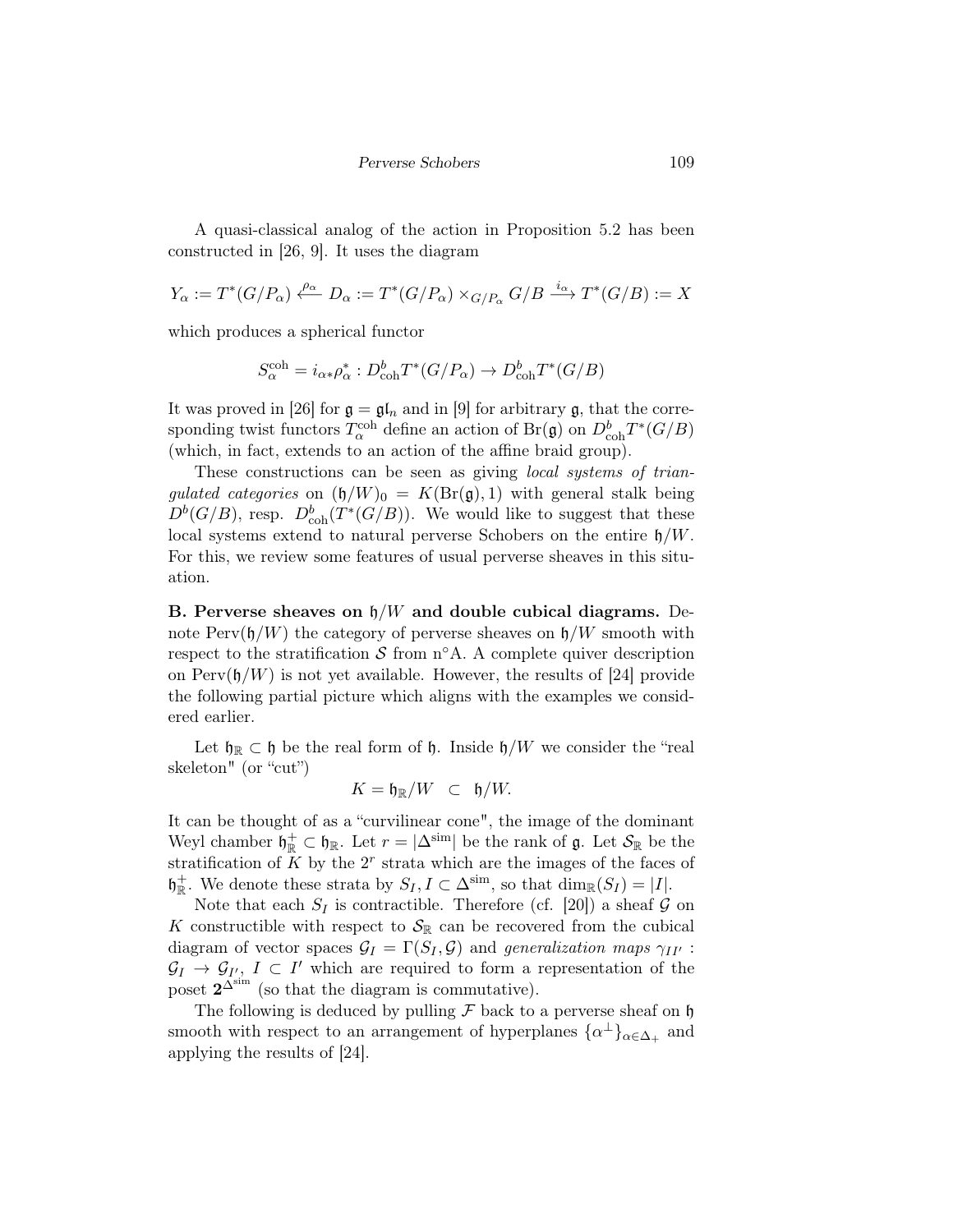**Proposition 5.4.** (a) For  $\mathcal{F} \in \text{Perv}(\mathfrak{h}/W)$  we have  $\mathbb{H}_K^i(\mathcal{F}) = 0$  for  $i \neq \dim_{\mathbb{R}}(K)$ , and the sheaf  $\mathcal{R}_{\mathcal{F}} = \mathbb{H}_K^{\dim(K)}(\mathcal{F})$  on K is constructible with respect to the stratification  $S_{\mathbb{R}}$ .

(b) Let  $I \subset \Delta^{\text{sim}}$ . Denoting  $E_I(\mathcal{F}) = \Gamma(S_I, \mathcal{R}_{\mathcal{F}})$ , we have that  $E_I$ :  $Perv(\mathfrak{h}/W) \to Vect_{\mathbf{k}}$  is an exact functor which takes the Verdier duality to the vector space duality.  $\Box$ 

Therefore we can associate to any  $\mathcal{F} \in \text{Perv}(\mathfrak{h}/W)$  a *double cubical* diagram  $E(\mathcal{F})$  formed by the vector spaces  $E_I(\mathcal{F})$  and the maps

(13) 
$$
E_I(\mathcal{F}) \xrightarrow{\gamma_{IJ}} E_J(\mathcal{F}), \quad I \subset J.
$$

Here  $\gamma_{IJ}$  is the generalization map for  $\mathcal{E}_{\mathcal{F}}$ , and  $\delta_{JI}$  is the dual to the generalization map for  $\mathcal{E}_{\mathcal{F}^*}$ , where  $\mathcal{F}^*$  is the perverse sheaf Verdier dual to F. Each of the collections  $(\gamma_{IJ})$ ,  $(\delta_{JI})$  forms a commutative cube. It seems very plausible that the functor  $\mathcal{F} \mapsto E(\mathcal{F})$  from  $\text{Perv}(\mathfrak{h}/W)$  to the category of double cubical diagrams is fully faithful, i.e.,  $\mathcal F$  can be recovered from  $E(\mathcal{F})$ .

**Exercise 5.5.** For  $\mathfrak{g} = \mathfrak{sl}_2$  we have  $\mathfrak{h}/W = \mathbb{C}$  and  $K = \mathbb{R}_{\geq 0}$  so the above reduces, very precisely, to the construction of §2A, except with the disk replaced by C.

C. A double cubic diagram related to flag varieties. We now note that geometry of flag varieties provides a natural double cubic diagram of categories of the same shape as (13). More precisely, we have an ordinary cubical diagram of algebraic varieties  $G/P_I$  and projections  $q_{IJ}: G/P_J \to G/P_I$ ,  $I \subset J$ . We have then the double cubical diagram formed by triangulated categories  $D^{b}(G/P_I)$  and the adjoint pairs of functors

(14) 
$$
D^{b}(G/P_{I}) \underset{Rq_{IJ*}}{\overset{q_{IJ}^{-1}}{\rightleftharpoons}} D^{b}(G/P_{J}), \quad I \subset J.
$$

As in Example 2.6, we can also consider the left adjoint to  $q_{IJ}^{-1}$  which differs from the right adjoint by a shift.

At the "quasi-classical level" one has a similar diagram formed by the categories  $D^b_{\text{coh}}(T^*(G/P_I))$  and the functors between them obtained by translating  $q_{IJ}^{-1}$  and  $Rq_{IJ*}$  into the language of D-modules and passing to the associated graded modules.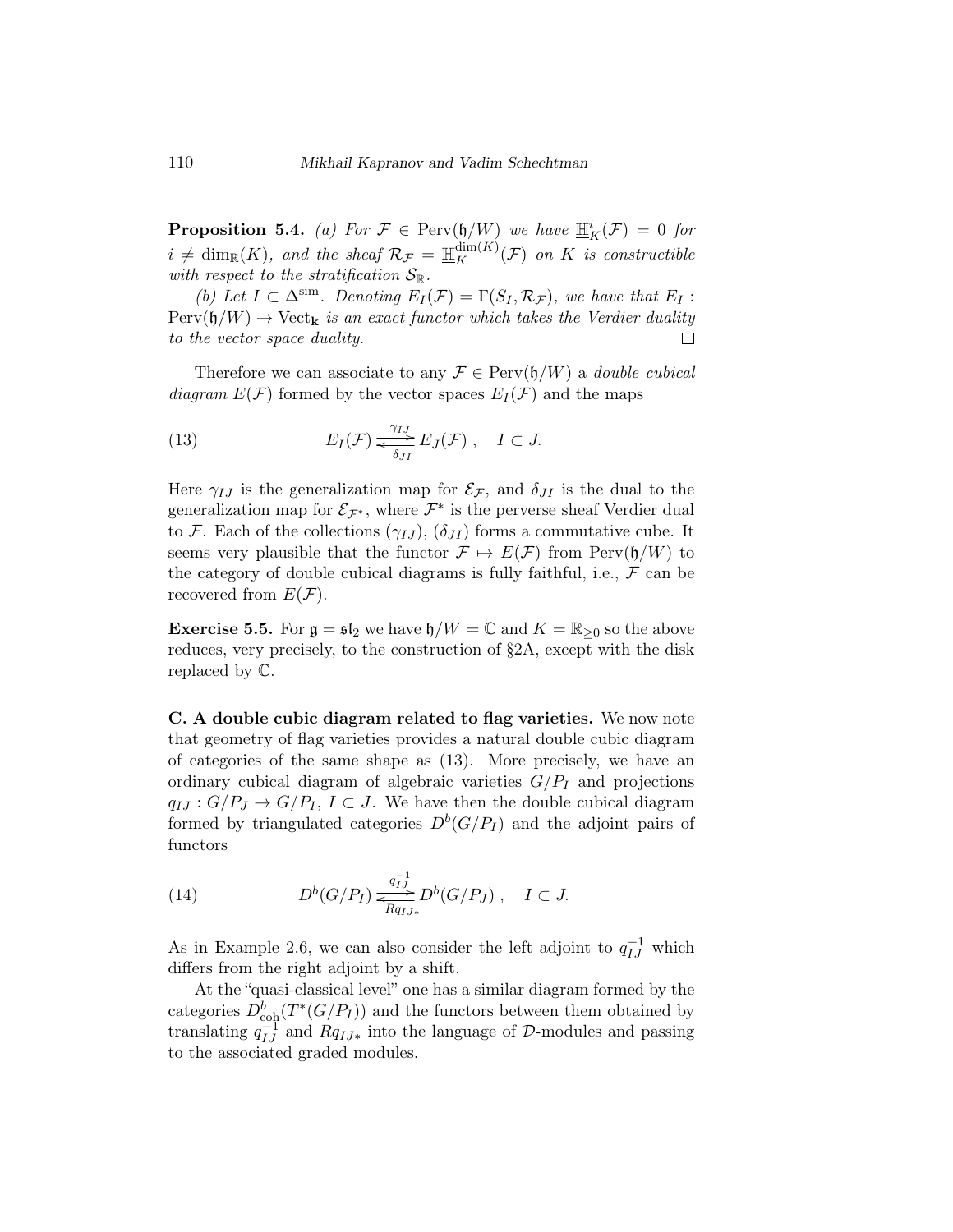We would like to suggest that the diagram (14) comes from a more fundamental object: a perverse Schober on  $\mathfrak{h}/W$  extending the local system discussed in n°A.

Similarly for the quasi-classical analog with the  $D_{\rm coh}^b(T^*(G/P_I))$ . In this situation we have in fact more: an actions the affine braid group. These can possibly come from Schobers not on  $\mathfrak{h}/W$  but on  $T/W$  where  $T$  is the maximal torus in the algebraic group corresponding to  $\mathfrak{g}$ .

# 6 "Fukaya-style" approach to perverse sheaves: cuts, real skeletons and Langangian varieties

A. Maximally real cuts. Since our preliminary definitions of a perverse Schobers were based on quiver descriptions of perverse sheaves, let us look at some general features of such descriptions.

Let  $(X, \mathcal{S})$  be a stratified complex manifold of dimension n. Obtaining a quiver description of  $Perv(X, \mathcal{S})$  requires, in particular, construction of many exact functors  $Perv(X, S) \rightarrow Vect_{\mathbf{k}}$ . Indeed, any component of the putative quiver must be such a functor. Arrows of the quiver are then natural transformations between these exact functors.

The common tool for that, used in examples in this paper, is a choice of a closed subset  $K \subset X$  with the following property:

(Cut) For any  $\mathcal{F} \in \text{Perv}(X, \mathcal{S})$  we have  $\underline{\mathbb{H}}_K^i(\mathcal{F}) = 0, i \neq n$ .

This property implies that the functor of abelian categories

 $\mathcal{R}: \mathcal{F} \longmapsto \mathcal{R}(\mathcal{F}) := \mathbb{H}_K^n(\mathcal{F}), \quad \text{Perv}(X, \mathcal{S}) \longrightarrow \text{Sh}_K$ 

is exact. So stalk of  $\mathcal{R}(\mathcal{F})$  at any point  $x \in K$  can be used as a component of a quiver, while generalization maps between the stalks provide some of the arrows.

We will call each K satisfying (Cut) an *(admissible)* cut for  $(X, \mathcal{S})$ and denote by  $\mathcal{C}(X,\mathcal{S})$  the set of all such cuts. It is natural to look for a description of  $Perv(X, \mathcal{S})$  in terms of some data associated to all the cuts.

Recall that by the Riemann-Hilbert correspondence we can realize each  $\mathcal{F} \in \text{Perv}(X, \mathcal{S})$  as  $\underline{R\text{ Hom}}_{\mathcal{D}_X}(\mathcal{M}, \mathcal{O}_X)$  for a left  $\mathcal{D}_X$ -module  $\mathcal M$ whose characteristic variety satisfies the inclusion

$$
\mathrm{Ch}(\mathcal{M}) \ \subset \ \Lambda_{\mathcal{S}} := \bigcup_{\alpha} \overline{T_{X_{\alpha}}^{*} X}.
$$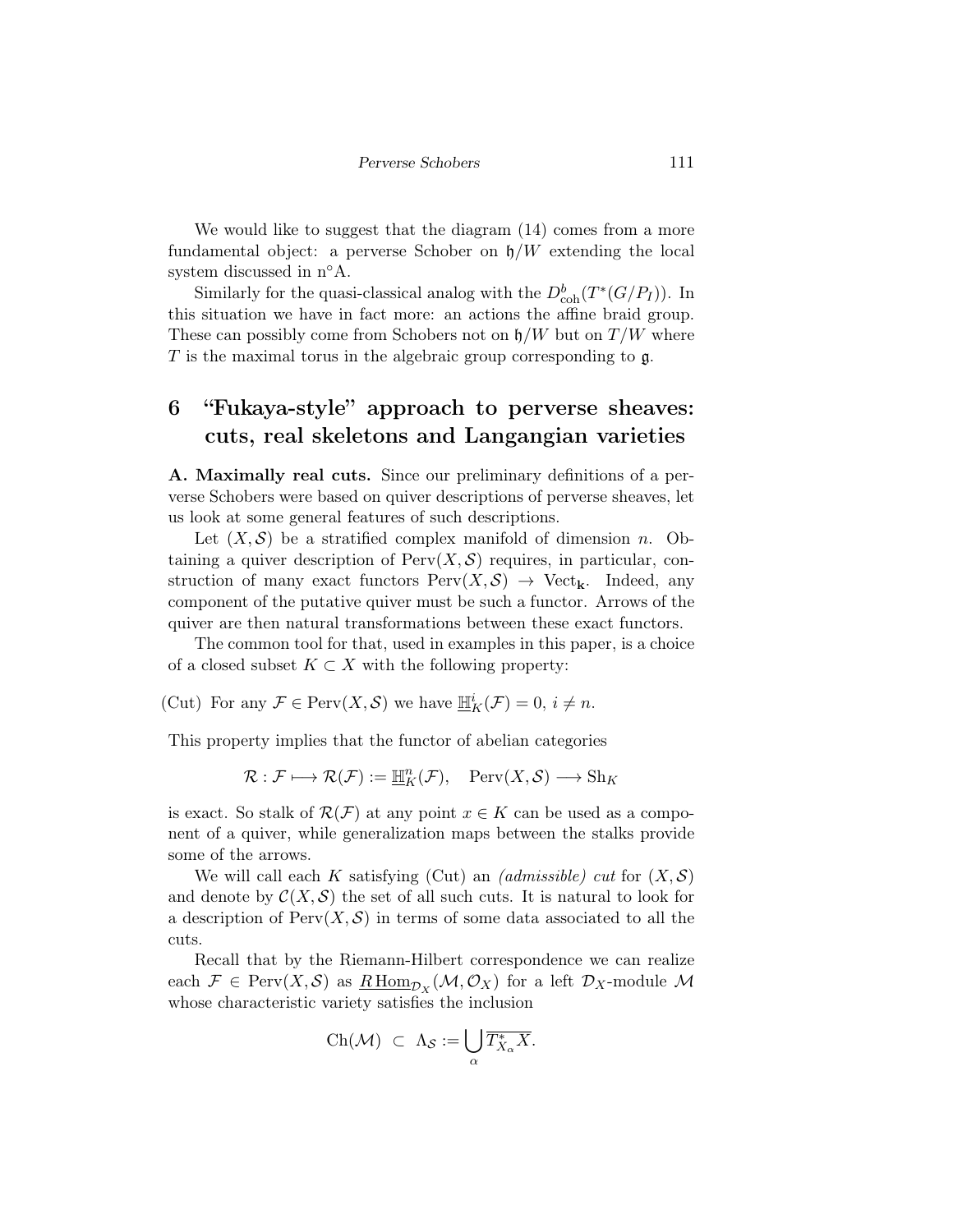We denote by  $\mathcal{D} \text{Mod}(X, \mathcal{S})$  the category of such  $\mathcal{D}_X$ -modules. In these terms, a more detailed scenario (sufficient condition) for (Cut) to hold would be for  $K$  to satisfy the following two properties:

- (Cut1) We have  $\underline{\mathbb{H}}_K^i(\mathcal{O}_X) = 0$  for  $i \neq n$ .
- (Cut2) Assuming (Cut1), the sheaf  $\mathcal{B}_K = \mathbb{H}_K^n(\mathcal{O}_X)$  (which, considered as a sheaf on  $X$ , is automatically a sheaf of left  $\mathcal{D}_X$ -modules), satisfies

$$
\underline{\operatorname{Ext}}^j_{{\mathcal D}_X}({\mathcal M},{\mathcal B}_K)=0,\quad \forall {\mathcal M}\ \in \ _{\mathcal D}{\rm Mod}(X,{\mathcal S}),\ \ j>0.
$$

The property (Cut1) is not related to a choice of  $S$  and holds for any *totally real subset* of X, see [22]. More precisely, we recall, see [5] for background:

**Definition 6.1.** (a) Let V be a  $\mathbb{C}$ -vector space of finite dimension n. A real subspace  $L \subset V$  is called *totally real*, if  $L \cap iL = 0$ . We say that L is maximally real, if it is totally real of dimension  $n$ .

(b) Let X be a complex manifold of dimension n. A  $C^{\infty}$ -submanifold  $K \subset X$  is called totally real, resp. maximally real if for each  $x \in K$  the subspace  $T_xK \subset T_xX$  is totally real resp. maximally real.

The results of Harvey [22] imply:

**Proposition 6.2.** Any closed subset of a totally real submanifold of  $X$ satisfies (Cut1).

More precisely, the result of *loc. cit.* is for arbitrary totally real subsets of X, a class of sets which includes totally real submanifolds  $[22]$ , §3.6 Ex. 2] and is closed under passing to closed subsets [22, Cor. 3.2].

For example,  $\mathbb{R}^n$ , as well as  $\mathbb{R}^n_{\geq 0}$  satisfies (Cut1). The sheaf  $\mathcal{B}_{\mathbb{R}^n}$  is the sheaf of hyperfunctions of Sato [32].

We now consider the condition (Cut2). Sufficient criteria for it to hold were given by Lebeau [28] and Honda-Schapira [23]. The criterion of [23] is based on the concept of positive position of two real Lagrangian submanifolds in a complex symplectic manifold such as  $T^*X$ . We do not recall this concept here, referring to [33] and references therein for more background. Informally, the essense of the criterion can be formulated like this.

For (Cut2) to hold, K must be "maximally real with respect to

(15) the stratification  $\mathcal{S}$ ", in particular, the intersection of K with each stratum  $X_{\alpha}$  should be maximally real in  $X_{\alpha}$ .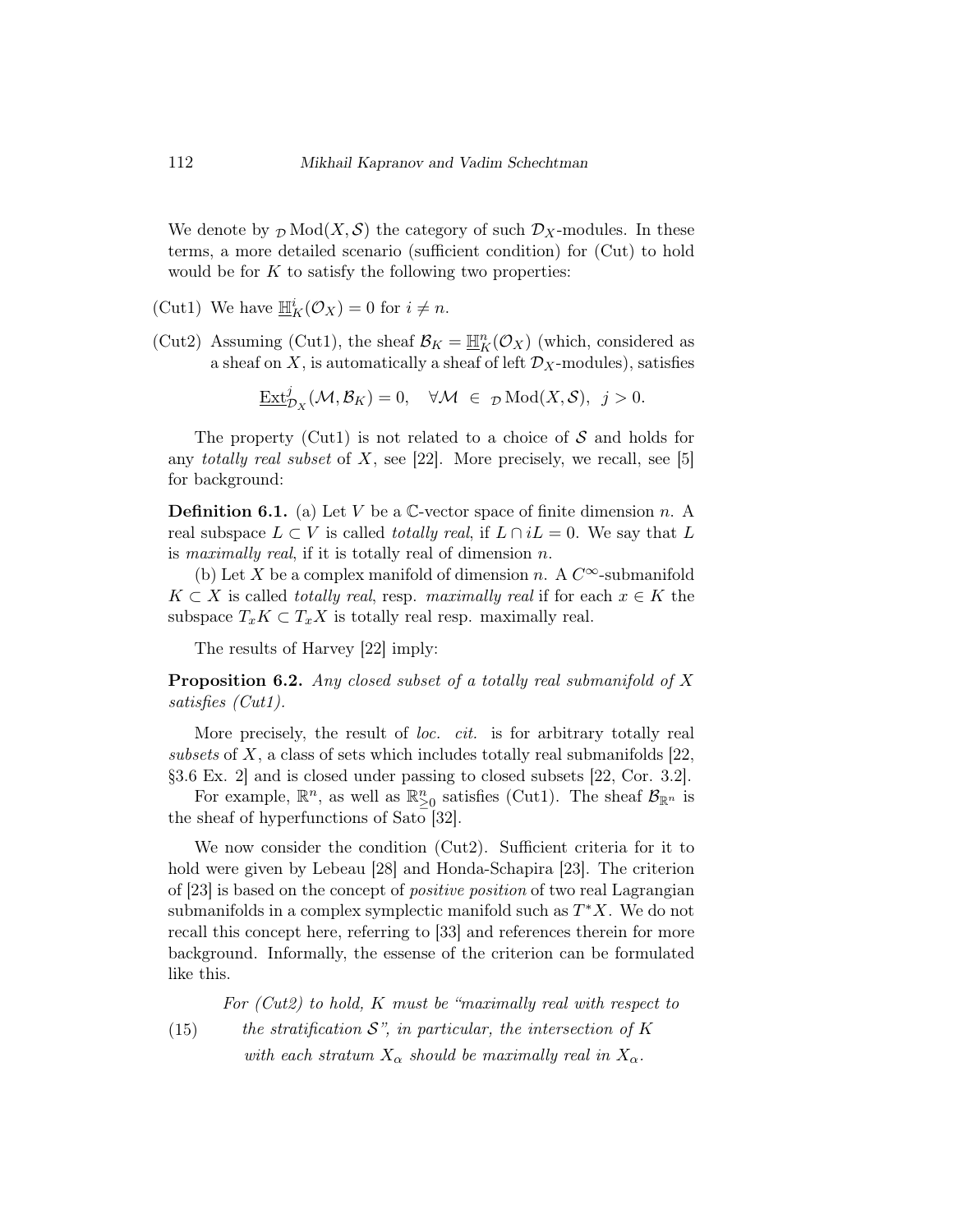Here is a precise but more restrictive statement which is a reformulation of Example 1 of [23].

**Proposition 6.3.** Suppose S is such that  $\Lambda_{\mathcal{S}}$  is contained in the union of  $T_{Z_{\beta}}^{*}X$  for a collection of smooth closed complex submanifolds  $Z_{\beta} \subset X$ . Suppose  $K \subset X$  is a maximally real analytic submanifold such that each  $K \cap Z_{\beta}$  is maximally real in  $Z_{\beta}$ . Then K satisfies (Cut2).  $\Box$ 

**B.** Maximally real vs. Lagrangian cuts. Let  $V$  be a complex vector space of dimension n and  $G_{\mathbb{R}}(n, V)$  the Grassmannian of real ndimensional subspaces in V. We denote by  $G<sup>max</sup>(V)$  the open subset in  $G_{\mathbb{R}}(n, V)$  formed by maximally real subspaces.

Suppose V is equipped with a positive definite hermitian form  $h$ . Separating the real and imaginary parts  $h = g + i\omega$ , we have that  $\omega$  is a symplectic form on V. Let  $LG_{\omega}(V)$  be the closed subset in  $G_{\mathbb{R}}(n, V)$ formed by subspaces Lagrangian with respect to  $\omega$ . The following is well known.

**Proposition 6.4.** LG<sub> $\omega$ </sub>(V) is contained in  $G^{max}(V)$  and the embedding is a homotopy equivalence. In other words,  $LG_{\omega}(V)$  can be seen as a compact form of  $G^{\max}(V)$ .

Proof: For  $V = \mathbb{C}^n$  with the standard hermitian form we have

$$
LG_{\omega}(V) \ = \ O(2n)/U(n) \ \subset \ GL(2n,{\mathbb R})/GL(n,{\mathbb C}) \ = \ G^{\max}(V).
$$

 $\Box$ 

Let now  $X$  be a complex manifold equipped with a Kähler metric  $h = g + i\omega$ . Then  $\omega$  makes X into a symplectic manifold, and we have

Corollary 6.5. Any Lagrangian submanifold of  $X$  is maximally real.  $\Box$ 

Note that all the cuts used in this paper as well as in [19] [24], are Lagrangian. This suggests a possibility of describing more general  $Perv(X, \mathcal{S})$  in terms of data coming from Lagrangian cuts.

On the other hand, Lagrangian submanifolds of a Kähler manifold  $X$ are organized into a far-reaching structure: the Fukaya category  $\mathbb{F}(X)$  (as well as its modifications such as the Fukaya-Seidel and wrapped Fukaya categories), see [18] [34] for background. We briefly recall that  $\mathbb{F}(X)$  is an (a priori partially defined) C-linear  $A_{\infty}$  category whose objects are,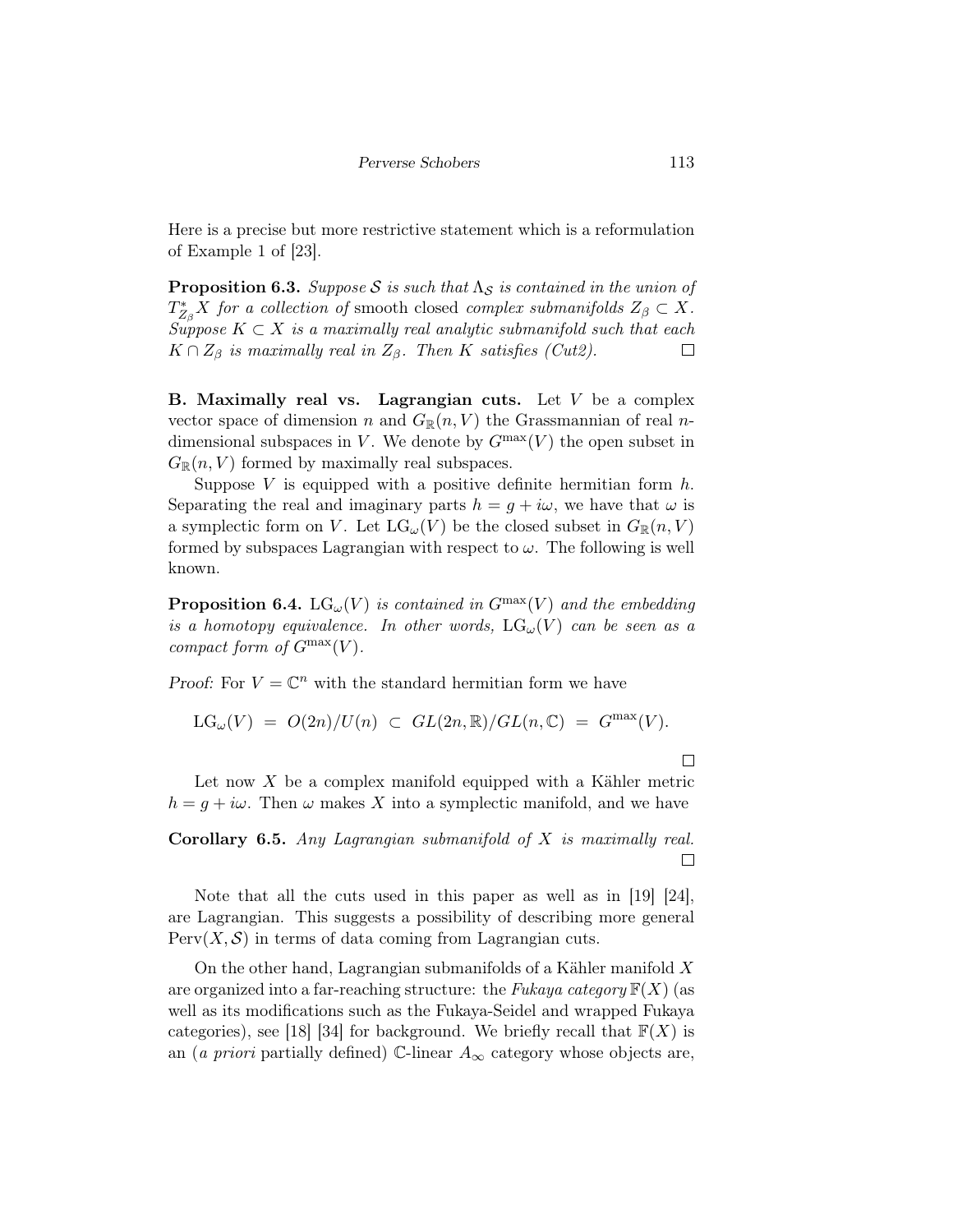in the simplest setting, compact Lagrangian submanifolds  $K \subset X$ . The space  $Hom(K_1, K_2)$  is defined when  $K_1$  and  $K_2$  meet transversely and in this case is formally spanned by the set  $K_1 \cap K_2$  (with appropriate grading, see *loc. cit.*). The  $A_{\infty}$ -composition

$$
\mu_{K_1,\dots,K_m}: \bigotimes_{i=1}^{m-1} \text{Hom}(K_i,K_{i+1}) \longrightarrow \text{Hom}(K_1,K_m), \quad m \ge 1,
$$

is given by counting holomorphic<sup>3</sup> disks  $D \subset X$  with boundary on  $K_1 \cup$  $\dots \cup K_m$ . Each D gives a contribution  $\exp(-\int_D \omega)$  to the appropriate matrix element of  $\mu_{K_1,\dots,K_m}$ .

One can expect that the Fukaya structure on the collection of admissible Lagrangian cuts for  $(X, \mathcal{S})$  has some significance for explicit description of  $Perv(X, \mathcal{S})$ . In particular, a holomorphic disk D with boundary on the union of admissible cuts  $K_1, \dots, K_m$  may provide a link between the sheaves  $\mathbb{H}^n_{K_{\nu}}(\mathcal{F}), \mathcal{F} \in \text{Perv}(X, \mathcal{S})$  for different  $\nu$ , via the structure of perverse sheaves on a disk (§3).

**Remarks 6.6.** (a) Any collection  $K_1, \dots, K_m$  of maximally real (not necessarily Lagrangian) submanifolds in X provides a natural boundary condition for holomorphic disks. It has been noticed [34] that many ingredients of the Fukaya category construction have an "intrinsic" meaning and can be defined without explciit reference to the symplectic structure. In particular:

- The role of the grading on  $Hom(K_1, K_2)$  is to make the count of disks possible by ensuring that in evaluating matrix elements of  $\mu$ between basis vectors of the same degree, the index of the linearlized elliptic problem is 0 (so the corresponding linear  $\partial$ -operator is, generically, invertible).
- The quantity  $\exp(-\int_D \omega)$  can be intepreted as the determinant of the invertible  $\overline{\partial}$ -operator above.

They could therefore make sense for more general maximally real submanifolds. The usual technical reason for restricting to Lagrangian submanifolds in defining  $F(X)$  is that the Gromov compactness theorem (which, via the properties of 1-dimensional moduli spaces, is used to

<sup>&</sup>lt;sup>3</sup>Here we leave aside the additional complication that it may be necessary to deform the complex structure on  $X$  to ensure generic position.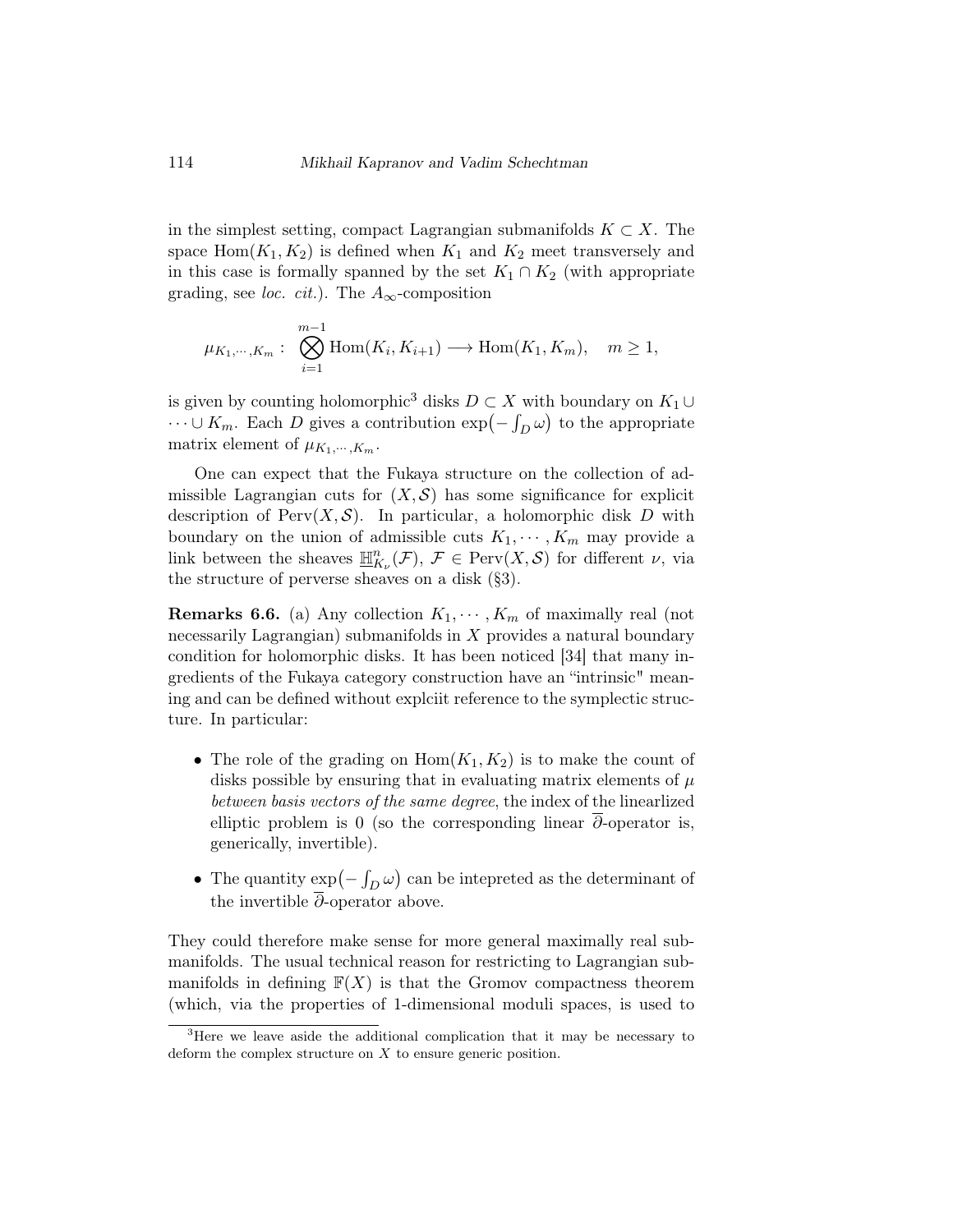prove the  $A_{\infty}$ -axioms) has originally been established only in that setting. However, see [17] for a recent generalization to the maximally real case.

(b) the above mentioned role of cuts (in particular, Lagrangian cuts) for description of perverse sheaves on  $X$ , is different from the classical "microlocal" point of view [25] which empasizes complex, conic Lagrangian subvarieties in  $T^*X$  rather than real ones in X itself. For the relation of the microlocal approach to the Fukaya category (of  $T^*X$ ), see [31][30]. A more general idea that the Fukaya category of any symplectic manifold should have an interpretation in terms of its geometric quantization, was proposed earlier in [12].

#### C. Perverse Schobers as coefficients data for Fukaya categories.

The Fukaya category  $\mathbb{F}(X)$  of a symplectic manifold X can be seen as a categorification of its middle (co)homology (or, rather, of the part represented by Lagrangian cycles). Here "cohomology" is understood as  $H^{\bullet}(X,\mathbb{C})$ , the cohomology with constant coefficients, a particular case of a more general concept of  $H^{\bullet}(X, \mathcal{F})$ , the cohomology with coefficients in a sheaf  $\mathcal F$  or even more generally, in a complex of sheaves.

This point of view leads to the idea of introducing coefficients into the definition of the Fukaya category as well. It was proposed by M. Kontsevich with the goal of understanding the (usual) Fukaya category of a manifold by projecting it onto a manifold of smaller dimension.

In this direction we would like to suggest that perverse Schobers are the right coefficient data for defining Fukaya categories. That is, to a perverse Schober  $\mathfrak S$  on a Kähler manifold X there should be naturally associated a triangulated category  $\mathbb{F}(X,\mathfrak{S})$ , which for the constant Schober  $D^b$  (Vect<sub>C</sub>) reduces to  $F(X)$ . If we think about perverse sheaves in terms of some vector space data associated to Lagrangian cuts and then categorify these data to define Schobers, then it is natural to try to define  $\mathbb{F}(X,\mathfrak{S})$  in terms of these categorified data.

For example, when  $X$  is a Riemann surface with marked points, the Fukaya category of X with coefficients in a constant  $(\mathbb{Z}/2\text{-graded})$ triangulated category  $\mathcal A$  was defined in [16]. One can easily modify this definition when  $\mathcal A$  is replaced by a local system of triangulated categories on  $X$ , i.e., by the next simplest instance of a perverse Schober. We leave the case of an arbitrary perverse Schober on a Riemann surface (§3E) for future work.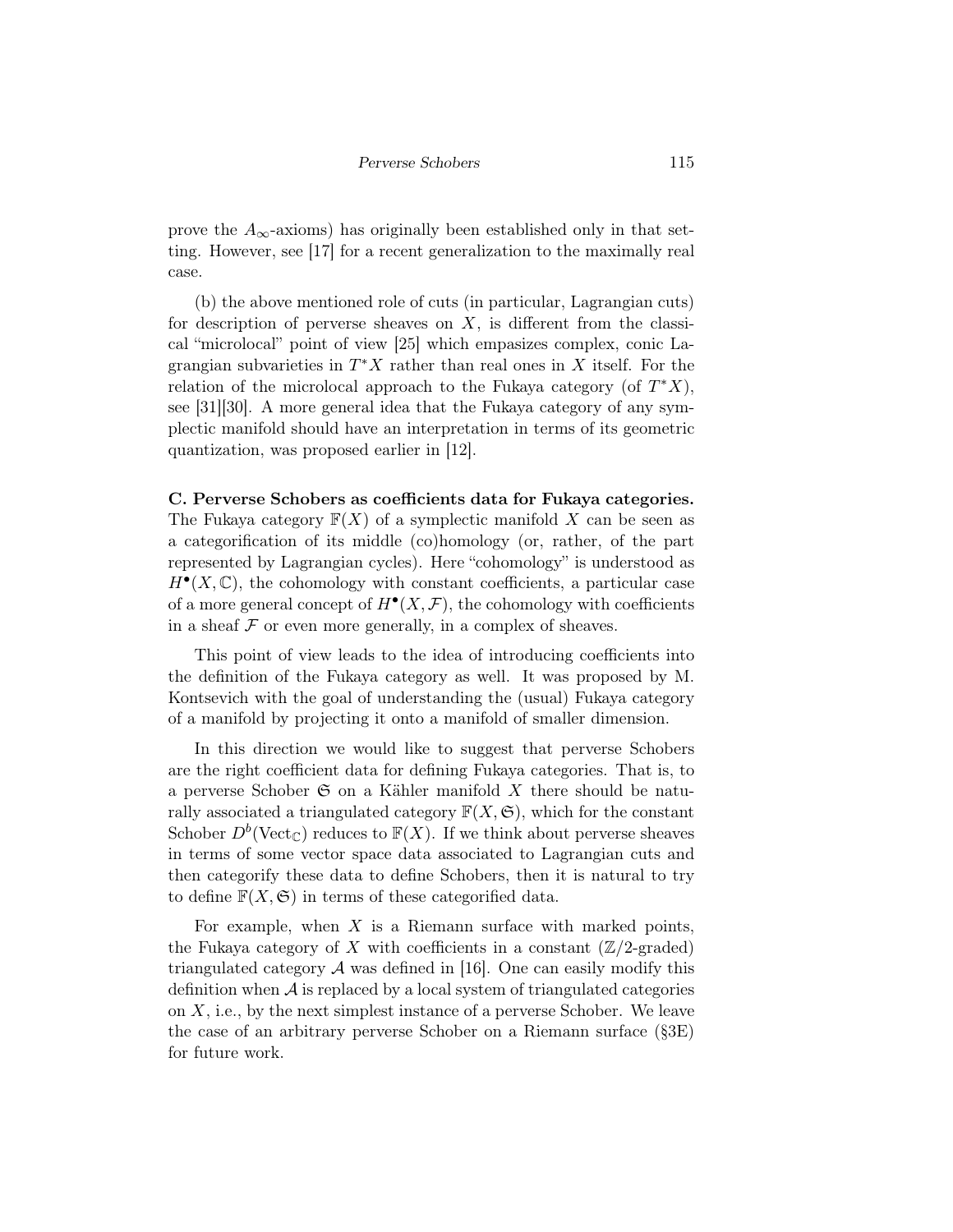## A Conventions.

For the considerations of this paper to make sense, we should work in some framework of "refined", or "enhanced" triangulated categores having functorial cones. Let us describe one such framework, to be followed in the main body. (Another one would be that of stable  $\infty$ -categories [29].)

All our categories will be  $k$ -linear, where  $k$  is a fixed base field. We recall that Tabuada [36, 37] has introduced a Morita model structure on the category of dg-categories. Dg-categories fibrant with respect to this model structure are called perfect, see also [38]. Perfect dg-categories form a subclass of pre-triangulated categories in the sense of [11]. That is, a perfect dg-category A gives rise to a triangulated category  $H^0(\mathcal{A})$ which is, in addition, idempotent complete.

In the main body of this paper the word "triangulated category" will always mean "a triangulated category  $D$  together with an identification  $\mathcal{D} \simeq H^0(\mathcal{A})$  where  $\mathcal A$  is a perfect dg-category", and "exact functor" will mean "an exact functor of triangulated categories obtained, by passing to  $H<sup>0</sup>$ , from a dg-functor between perfect dg-categories" and similarly for "natural transformation". With this understaning we will speak about "the" exact functor  $Cone{T : F \Rightarrow G}$  where T is a natural transformation of exact functors.

For a finite CW-complex Z we denote  $D^b(Z)$  the bounded derived category of all sheaves of  $k$ -vector spaces on  $Z$ . For a smooth complex algebraic variety X we denote by  $D^b_{\text{coh}}(X)$  the bounded derived category of coherent sheaves on X.

The condition of perversity for constructible complexes on a complex manifold  $X$  is normalized in such a way that a constant sheaf in degree 0 is perverse.

M.K.: Kavli Institute for Physics and Mathematics of the Universe (WPI), 5-1-5 Kashiwanoha, Kashiwa-shi, Chiba, 277-8583, Japan, mikhail.kapranov@ipmu.jp

Vadim Schechtman Institut de Mathématiques de Toulouse, Université Paul Sabatier, 118 route de Narbonne, 31062 Toulouse, France, schechtman@math.ups-toulouse.fr

### References

[1] R. Anno Spherical functors, arXiv:0711.4409.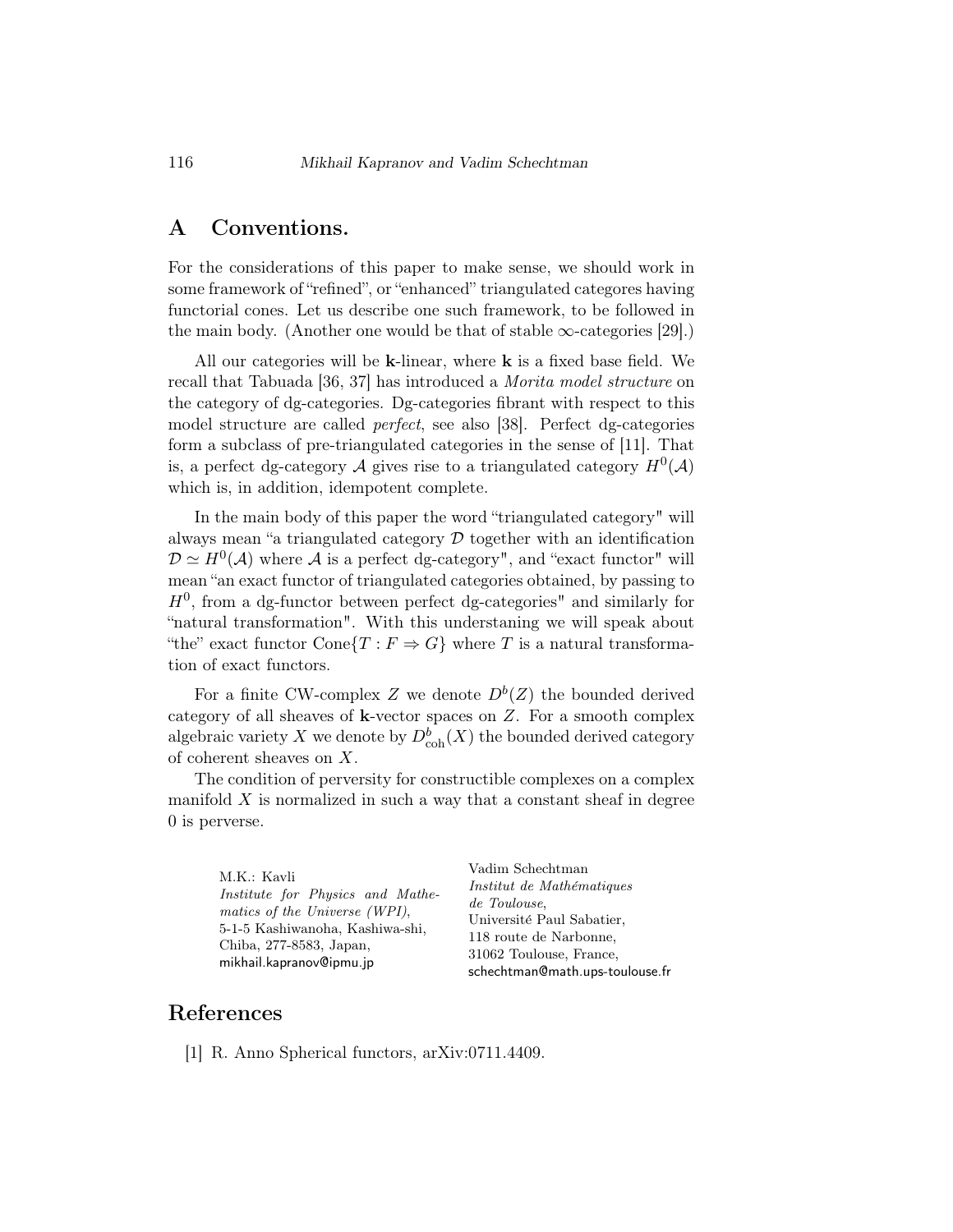- [2] R. Anno. Affine tangles and irreducible exotic sheaves, arXiv: 0802.1070.
- [3] R. Anno, T. Logvinenko. Orthogonally spherical objects and spherical fibrations, arXiv:1011.0707.
- [4] R. Anno, T. Logvinenko. Spherical DG-functors, arXiv:1309.5035.
- [5] M. Salah Bauendi, P. Ebenfeld, L. P. Rotschild. Real Submanifolds in Complex Space and Their Embeddings. Princeton Univ. Press, 1999.
- [6] A. Beilinson. How to glue perverse sheaves. In: K-theory, arithmetic and geometry (Moscow, 1984), Lecture Notes in Math. 1289, Springer-Verlag, 1987, 42 - 51.
- [7] A. Beilinson, I. Bernstein, P. Deligne. Faisceaux Pervers,  $Ast\acute{e}$ risque 100, 1982.
- [8] A. Beilinson, R. Bezrukavnikov, I. Mirkovic. Tilting exercises. Mosc. Math. J. 4 (2004), 547–557.
- [9] R. Bezrukavnikov, S. Riche. Affine braid group actions on derived categories of Springer resolutions. Ann. Sci. Ec. Norm. Supér.  $45$ (2012), 535-599.
- [10] A. I. Bondal, M. M. Kapranov. Representable functors, Serre functors and mutations. Math. USSR Izv. 35 (1990), 519-541.
- [11] A. I. Bondal, M. M. Kapranov. Enhanced triangulated categories. Math. USSR Sbornik, 70 (1991) 93-107.
- [12] P. Bressler, Y. Soibelman. Mirror symmetry and deformation quantization. arXiv hep-th/0202128.
- [13] C.Brav, H.Thomas, Braid groups and Kleinian singularities, Math. Ann. 351  $(2011)$ , 1005 - 1017.
- [14] Neil Chriss, Victor Ginzburg, Representation Theory and Complex Geometry. Birkhäuser, 1997.
- [15] J. Curry. Sheaves, Cosheaves and Applications. arXiv:1303.3255.
- [16] T. Dyckerhoff, M. Kapranov. Triangulated surfaces in triangulated categories. ArXiv: 1306.2545.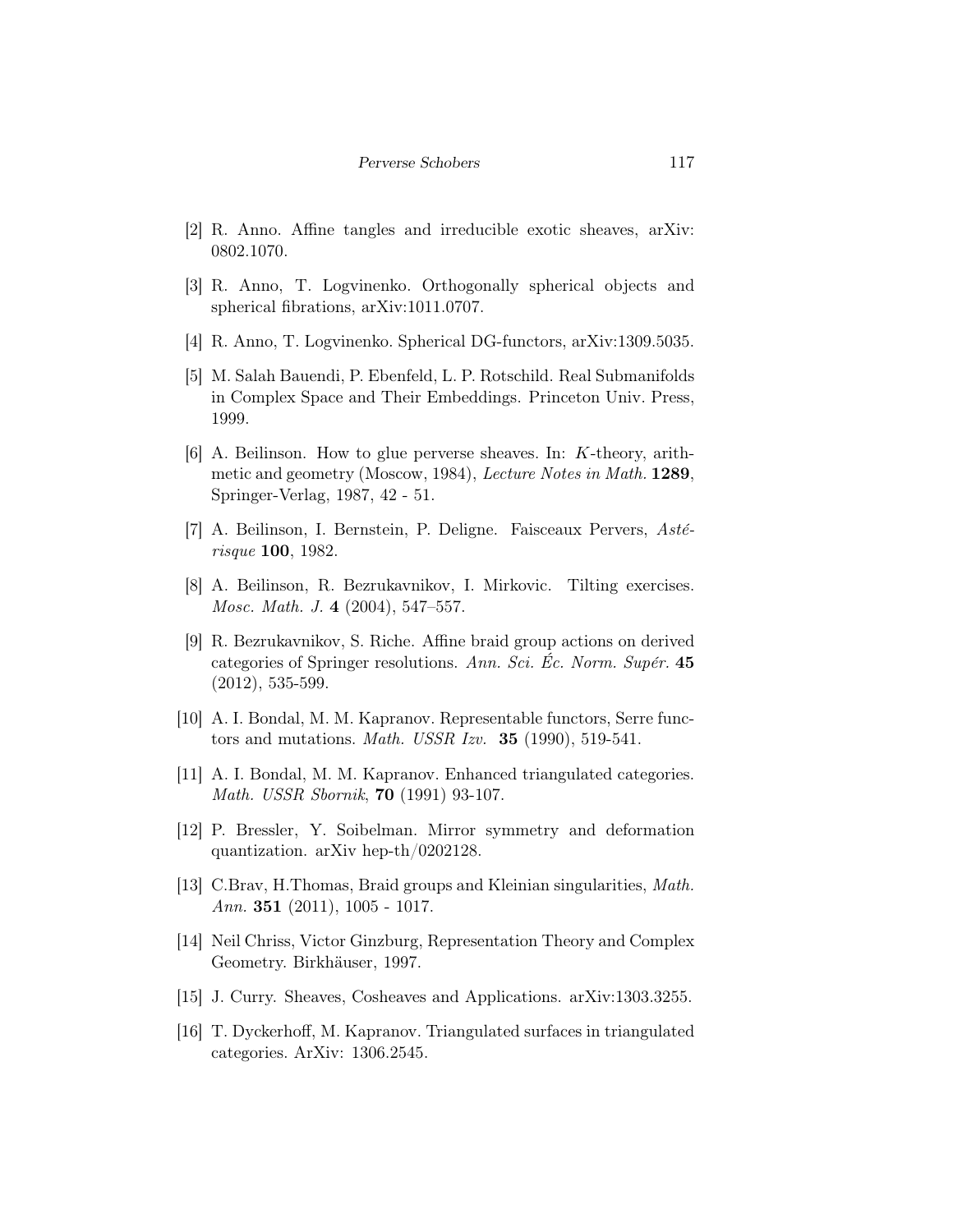- [17] U. Frauenfelder, K. Zehmisch. Gromov compactness for holomorphic discs with totally real boundary conditions. arXiv:1403.6139.
- [18] K. Fukaya, Y.-G. Oh, H. Ohta, K. Ono. Lagrangian Intersection Floer Theory. Amer. Math. Soc. Publ. 2009.
- [19] A. Galligo, M. Granger, P. Maisonobe. D-modules et faisceaux pervers dont le support singulier est un croisement normal. Ann. Inst. Fourier Grenoble, 35 (1985), 1-48.
- [20] S. Gelfand, R. D. MacPherson. Verma modules and Schubert cells: a dictionary. in: "Paul Dubreil and Marie-Paule Malliavin Algebra Seminar", 34th Year (Paris, 1981), pp. 1-50. Lecture Notes in Math. 924, Springer, Berlin-New York, 1982.
- [21] S. Gelfand, R. D. MacPherson, K. Vilonen. Perverse sheaves and quivers. Duke Math. J. 3 (1996), 621-643.
- [22] R. Harvey. The theory of hyperfunctions on totally real subsets of a complex manifold with application to extension problems. Amer. J. Math. 91 (1969), 853-873.
- [23] N. Honda, P. Schapira. A vanishing theorem for holonomic modules with positive characteristic varieties. Publ. RIMS Kyoto Univ. 26 (1990), 529-534.
- [24] M.Kapranov, V.Schechtman, Perverse sheaves over real hyperplane arrangements, arXiv:1403.5800, Ann. of Math. (2016), to appear.
- [25] M. Kashiwara, P. Schapira. Sheaves on manifolds. Springer, 1990.
- [26] M. Khovanov, R. Thomas. Braid cobordisms, triangulated categories, and flag varieties, arXiv:math/0609335.
- [27] A. Kuznetsov, V. Lunts. Categorical resolution of irrational singularities, arXiv:1212.6170.
- [28] G. Lebeau. Annulation de la cohomologie hyperfonction de certains modules holonomes. C.R. Acad. Sci. Paris, Sér. A, t.290 (1980), 313-316.
- [29] J. Lurie. Stable  $\infty$ -categories, arXiv math/0608228.